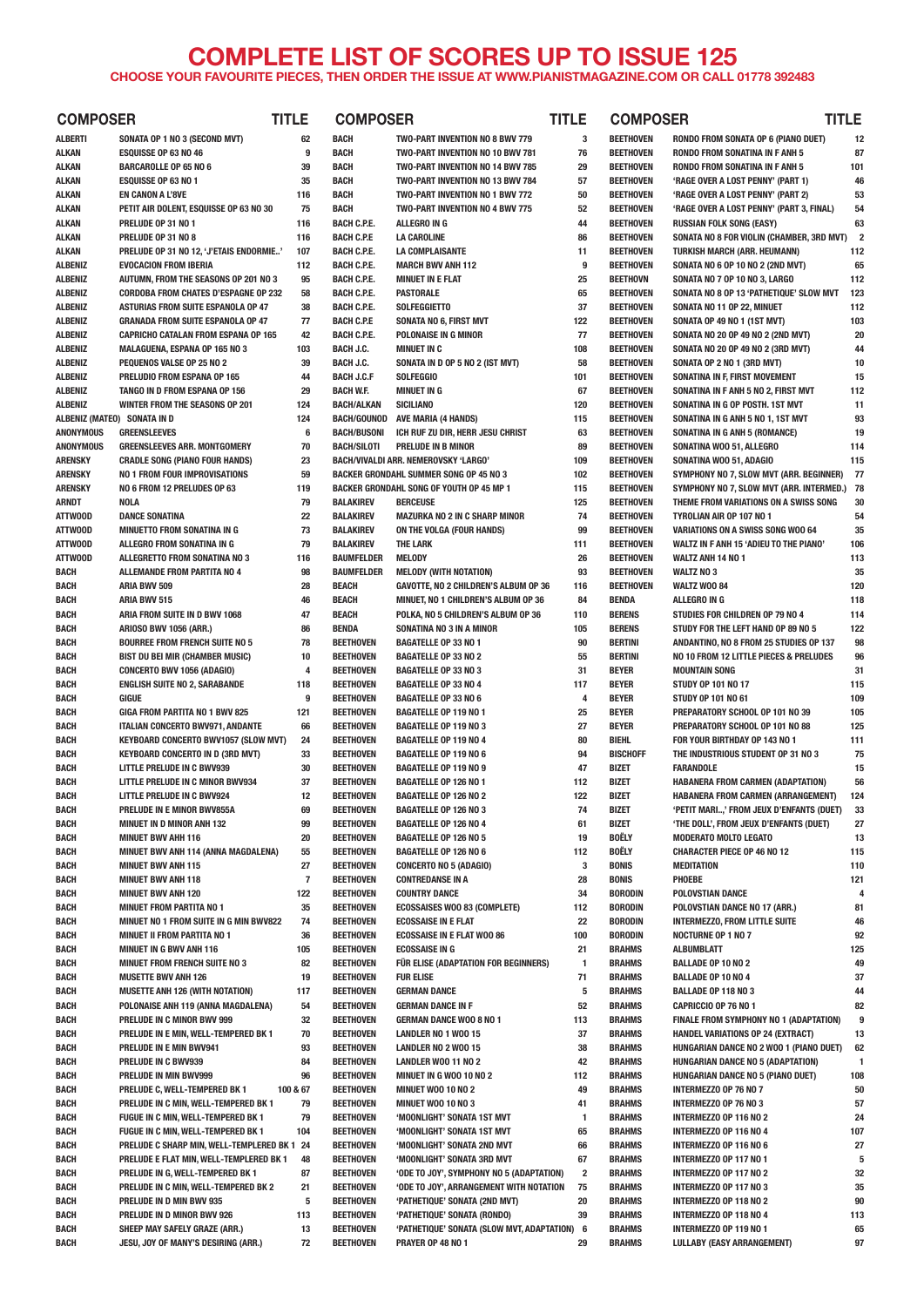## PAGE 2

| <b>COMPOSER</b>                        |                                                                    | TITLE                   | <b>COMPOSER</b>                    |                                                                    | TITLE                                   | <b>COMPOS</b>                    |
|----------------------------------------|--------------------------------------------------------------------|-------------------------|------------------------------------|--------------------------------------------------------------------|-----------------------------------------|----------------------------------|
| <b>BRAHMS</b>                          | LULLABY (ARR. SCAIFE FOR INTERMEDIATE LEVEL)81                     |                         | <b>CHOPIN</b>                      | <b>MAZURKA OP 7 NO 2</b>                                           | 56                                      | <b>COUPERIN</b>                  |
| <b>BRAHMS</b>                          | THEME FROM FINALE SYMPHONY NO 1 (ADAPT)                            | 9                       | <b>CHOPIN</b>                      | <b>MAZURKA OP 7 NO 2</b>                                           | 65                                      | <b>COUPERIN</b>                  |
| <b>BRAHMS</b>                          | WALTZ NO 5 OP 39 (PIANO DUET)                                      | 29                      | <b>CHOPIN</b>                      | <b>MAZURKA OP 7 NO 5</b>                                           | 34                                      | <b>COUPERIN</b>                  |
| <b>BRAHMS</b>                          | WALTZ NO 6 OP 39 (PIANO DUET)                                      | 29                      | <b>CHOPIN</b>                      | <b>MAZURKA OP 6 NO 1</b>                                           | 53                                      | <b>CRAMER</b>                    |
| <b>BRAHMS</b><br><b>BRAHMS</b>         | WALTZES NOS 1-3 OP 39 (PIANO DUET)<br><b>WALTZ OP 39 NO 1</b>      | 39<br>30                | <b>CHOPIN</b><br><b>CHOPIN</b>     | <b>MAZURKA OP 17 NO 1</b><br><b>MAZURKA OP 17 NO 2</b>             | 73<br>97                                | <b>CRAMER</b><br><b>CUI</b>      |
| <b>BRAHMS</b>                          | <b>WALTZ OP 39 NO 3</b>                                            | 71                      | <b>CHOPIN</b>                      | <b>MAZURKA OP 17 NO 4</b>                                          | 23                                      | <b>CUI</b>                       |
| <b>BRAHMS</b>                          | <b>WALTZ OP 39 NO 9</b>                                            | 31                      | <b>CHOPIN</b>                      | <b>MAZURKA OP 67 NO 4</b>                                          | 43                                      | <b>CZERNY</b>                    |
| <b>BRAHMS</b>                          | WALTZ OP 39 NO 7 (DUET)                                            | 54                      | <b>CHOPIN</b>                      | <b>MAZURKA OP 68 NO 2</b>                                          | 82                                      | <b>CZERNY</b>                    |
| <b>BRAHMS</b>                          | WALTZ OP 39 NO 9 (DUET)                                            | 53                      | <b>CHOPIN</b>                      | <b>NOCTURNE OP 9 NO 1</b>                                          | 8                                       | <b>CZERNY</b>                    |
| <b>BRAHMS</b>                          | <b>WALTZ 0 39 NO 10</b>                                            | 97                      | <b>CHOPIN</b>                      | <b>NOCTURNE OP 9 NO 2</b>                                          | 3                                       | <b>CZERNY</b>                    |
| <b>BRAHMS</b>                          | <b>WALTZ OP 39 NO 11</b>                                           | 79                      | <b>CHOPIN</b>                      | <b>NOCTURNE OP 9 NO 2 (ADAPTATION)</b>                             | 8                                       | <b>CZERNY</b>                    |
| <b>BRAHMS</b>                          | <b>WALTZ OP 39 NO 14</b>                                           | 97                      | <b>CHOPIN</b>                      | <b>NOCTURNE OP 9 NO 2 (ADAPTATION)</b>                             | 41                                      | <b>CZERNY</b>                    |
| <b>BRAHMS</b><br><b>BRAHMS</b>         | <b>WALTZ OP 39 NO 15</b><br>WALTZ OP 39 NO 15 (SIMPLE ARRANGEMENT) | 125<br>125              | <b>CHOPIN</b><br><b>CHOPIN</b>     | <b>NOCTURNE OP 15 NO 1</b><br><b>NOCTURNE OP 27 NO 2</b>           | 15<br>64                                | <b>CZERNY</b><br><b>CZERNY</b>   |
| <b>BRAHMS</b>                          | WALTZ OP 39 NO 15 (PIANO DUET)                                     | 49                      | <b>CHOPIN</b>                      | <b>NOCTURNE OP 48 NO 1</b>                                         | 52                                      | <b>CZERNY</b>                    |
| <b>BRAHMS</b>                          | SONATA FOR VIOLIN & PIANO NO 3 (3RD MVT)                           | 17                      | <b>CHOPIN</b>                      | <b>NOCTURNE OP 55 NO 1</b>                                         | 55                                      | <b>CZERNY</b>                    |
| <b>BRAHMS/KIRCHNER</b>                 | ZIGEUNERLIED OP 103 NO 2                                           | 97                      | <b>CHOPIN</b>                      | <b>NOCTURNE OP 62 NO 2</b>                                         | 91                                      | <b>CZERNY</b>                    |
| <b>BRAHMS/KIRCHNER</b>                 | LIEBESLIEDER WALTZ OP 52 NO 7                                      | 97                      | <b>CHOPIN</b>                      | <b>NOCTURNE OP POSTH KKIVA NO 16</b>                               | 19                                      | <b>CZERNY</b>                    |
| <b>BRESLAUR</b>                        | <b>CUCKOO OP 46 NO 21</b>                                          | 85                      | <b>CHOPIN</b>                      | PIANO CONCERTO NO 1 (2ND MVT)                                      | 22                                      | <b>DA ROCHA</b>                  |
| <b>BRIDGE</b>                          | AT DAWN, 3 IMPROVISATIONS FOR THE LH                               | 80                      | <b>CHOPIN</b>                      | PIANO CONCERTO NO 2 (2ND MVT)                                      | 8                                       | <b>DAILLY</b>                    |
| <b>BRIDGE</b>                          | <b>COLUMBINE FROM THREE PIECES H108</b>                            | 118                     | <b>CHOPIN</b>                      | POLONAISE OP 40 NO 1                                               | 8                                       | <b>DANDRIEU</b>                  |
| <b>BRIDGE</b>                          | <b>MINIATURE PASTORALE NO 2</b>                                    | 116                     | <b>CHOPIN</b>                      | POLONAISE IN G MINOR B.1                                           | 84                                      | DAQUIN                           |
| <b>BRUCH</b>                           | KLAVIERSTUCK OP 12 NO 1                                            | 65<br>91                | CHOPIN<br><b>CHOPIN</b>            | PRELUDE OP 28 NO 4                                                 | 1                                       | <b>DEBUSSY</b><br><b>DEBISSY</b> |
| <b>BRUCKNER</b><br><b>BRUNNER</b>      | <b>FANTASIE IN G</b><br>ANDANTE IN F OP 487 NO 38                  | 87                      | <b>CHOPIN</b>                      | PRELUDE OP 28 NO 4 (WITH LESSON)<br>PRELUDE OP 28 NO 2             | 77<br>25                                | <b>DEBUSSY</b>                   |
| <b>BURGMEIN</b>                        | <b>ROMANCE POUDREE</b>                                             | 118                     | <b>CHOPIN</b>                      | PRELUDE OP 28 NO 7                                                 | 56                                      | <b>DEBUSSY</b>                   |
| <b>BURGMÜLLER</b>                      | LA CANDEUR OP 100 NO 1                                             | 39                      | <b>CHOPIN</b>                      | PRELUDE OP 28 NO 6                                                 | 62                                      | <b>DEBUSSY</b>                   |
| <b>BURGMÜLLER</b>                      | ARABESQUE OP 100 NO 2                                              | 34                      | <b>CHOPIN</b>                      | PRELUDE OP 28 NO 7                                                 | 118                                     | <b>DEBUSSY</b>                   |
| <b>BURGMÜLLER</b>                      | ANGELIC HARMONIES OP 100 NO 21                                     | 47                      | <b>CHOPIN</b>                      | PRELUDE OP 28 NO 15                                                | 100 & 51                                | <b>DEBUSSY</b>                   |
| <b>BURGMÜLLER</b>                      | AVE MARIA OP 100 NO 19                                             | 56                      | <b>CHOPIN</b>                      | PRELUDE OP 28 NO 13                                                | 69                                      | <b>DEBUSSY</b>                   |
| <b>BURGMÜLLER</b>                      | <b>BALLADE OP 100 NO 15</b>                                        | 76                      | <b>CHOPIN</b>                      | PRELUDE OP 28 NO 17                                                | 30                                      | <b>DEBUSSY</b>                   |
| <b>BURGMÜLLER</b>                      | <b>GRACE OP 100 NO 8</b>                                           | 95                      | <b>CHOPIN</b>                      | PRELUDE OP 28 NO 20                                                | 8                                       | <b>DEBUSSY</b>                   |
| <b>BURGMÜLLER</b>                      | <b>INNOCENCE OP 100 NO 5</b>                                       | 90                      | <b>CHOPIN</b>                      | PRELUDE IN C SHARP MIN OP 45                                       | 40                                      | <b>DEBUSSY</b>                   |
| <b>BURGMÜLLER</b>                      | LA PASTORALE OP 100 NO 3                                           | 49                      | <b>CHOPIN</b>                      | THEME FROM BALLADE NO 1 OP 23                                      | 8                                       | <b>DEBUSSY</b>                   |
| <b>BURGMÜLLER</b><br><b>BURGMÜLLER</b> | LA COURANTE OP 100 NO 7<br>DISCOMFORT OP 100 NO 18                 | 51<br>72                | <b>CHOPIN</b><br><b>CHOPIN</b>     | THEME FROM BALLADE NO 1 OP 23 (REVISED)<br><b>WALTZ IN A MINOR</b> | 51<br>8                                 | <b>DEBUSSY</b><br><b>DEBUSSY</b> |
| <b>BURGMÜLLER</b>                      | DOUCE PLAINTE OP 100 NO 16                                         | 100                     | <b>CHOPIN</b>                      | <b>WALTZ IN A MINOR B150</b>                                       | 89                                      | <b>DEBUSSY</b>                   |
| <b>BURGMÜLLER</b>                      | <b>BABILLARDE 100 NO 17</b>                                        | 106                     | <b>CHOPIN</b>                      | <b>GRAND WALTZ BRILLANTE IN E FLAT OP 18</b>                       | 120                                     | <b>DEBUSY</b>                    |
| <b>BURGMÜLLER</b>                      | <b>CONSOLATION OP 100 NO 13</b>                                    | 53                      | <b>CHOPIN</b>                      | <b>WALTZ OP 34 NO 2</b>                                            | 8                                       | <b>DEBUSSY</b>                   |
| <b>BURGMULLER</b>                      | GONDOLA SONG OP 100 NO 22                                          | 63                      | <b>CHOPIN</b>                      | <b>WALTZ OP 34 NO 3</b>                                            | 4                                       | <b>DEBUSSY</b>                   |
| <b>BURGMULLER</b>                      | PETITE REUNION OP 100 NO 4                                         | 103                     | <b>CHOPIN</b>                      | <b>WALTZ OP 64 NO 1</b>                                            | 5                                       | <b>DEBUSSY</b>                   |
| <b>BUXTEHUDE</b>                       | SARABANDE FROM SUITE IN E MINOR                                    | 103                     | <b>CHOPIN</b>                      | WALTZ OP 64 NO 1 'MINUTE'                                          | 105                                     | <b>DEBUSSY</b>                   |
| <b>CAPASSO</b>                         | <b>BLUE HABANERA</b>                                               | 114                     | <b>CHOPIN</b>                      | <b>WALTZ OP 64 NO 3</b>                                            | 108                                     | <b>DEBUSSY</b>                   |
| <b>CERVANTES</b>                       | <b>NO 1 FROM SIX CUBAN DANCES</b>                                  | 121                     | <b>CHOPIN</b>                      | <b>WALTZ OP 69 NO 1</b>                                            | 45                                      | <b>DEBUSSY</b>                   |
| <b>CERVANTES</b>                       | <b>NO 2 FROM SIX CUBAN DANCES</b>                                  | 63                      | <b>CHOPIN</b>                      | <b>WALTZ OP 69 NO 2</b>                                            | 54                                      | <b>DEBUSSY</b>                   |
| <b>CERVANTES</b><br><b>CHABRIER</b>    | <b>NO 6 FROM SIX CUBAN DANCES</b><br><b>HABANERA</b>               | 79<br>107               | <b>CHOPIN</b><br><b>CHOPIN</b>     | <b>WALTZ OP 69 NO 2 (ADAPTATION)</b><br><b>WALTZ OP 70 NO 2</b>    | 8<br>42                                 | <b>DEBUSSY</b><br><b>DEBUSSY</b> |
| CHABRIER                               | IDYLLE, NO 6 FROM 10 PIECES PITTORESQUES                           | $\overline{\mathbf{2}}$ | <b>CHOPIN</b>                      | WALTZ WITHOUT OPUS KK IVB NO 11                                    | 13                                      | <b>DEBUSSY</b>                   |
| <b>CHABRIER</b>                        | <b>BALLABILE, NO 2 FROM CINQ MORCEAUX</b>                          | 113                     |                                    | <b>CHOPIN ARR. MAYLATH BERCEUSE</b>                                | 113                                     | <b>DEUBSSY</b>                   |
| <b>CHABRIER</b>                        | ALBUM LEAF, NO 4 FROM CINQ MORCEAUX                                | 98                      | CHRÉTIAN                           | <b>BEBE S'ENDORT</b>                                               | 123                                     | <b>DEBUSSY</b>                   |
| <b>CHABRIER</b>                        | <b>PETITE VALSE</b>                                                | 64                      | <b>CIMAROSA</b>                    | SONATA IN G MAJOR, ALLEGRO                                         | $\overline{\mathbf{r}}$                 | <b>DEBUSSY</b>                   |
| <b>CHADWICK</b>                        | THE CRICKET AND THE BUMBLEBEE                                      | 116                     | <b>CIMAROSA</b>                    | <b>SONATA IN A MAJOR R15</b>                                       | 61                                      | <b>DEBUSSY</b>                   |
| <b>CHADWICK</b>                        | <b>NOW I LAY ME DOWN</b>                                           | 121                     | <b>CIMAROSA</b>                    | SONATA IN G R14, 3RD MVT                                           | 85                                      | <b>DEBUSSY</b>                   |
| CHAMINADE                              | <b>AUBADE OP 140</b>                                               | 118                     | <b>CIMAROSA</b>                    | <b>SONATA IN B FLAT C27</b>                                        | 111                                     | <b>DEBUSSY</b>                   |
| CHAMINADE                              | <b>AUBADE OP 126 NO 2</b><br><b>AUTOMNE OP 35 NO 2</b>             | 121                     | <b>CLEMENTI</b>                    | <b>ARIETTA IN C</b><br>SONATINA IN C OP 36 NO 1, 1ST MVT           | 73<br>4                                 | <b>DEBUSSY</b>                   |
| CHAMINADE<br>CHAMINADE                 | INTERMEZZO OP 123 NO 2                                             | 86<br>96                | <b>CLEMENTI</b><br><b>CLEMENTI</b> | SONATINA IN C OP 36 NO 1, 1ST MVT                                  | 92                                      | <b>DEBUSSY</b><br><b>DEBUSSY</b> |
| CHAMINADE                              | TARANTELLE OP 123 NO 10                                            | 110                     | <b>CLEMENTI</b>                    | SONATINA IN C OP 36 NO 1, 2ND MVT                                  | 94                                      | <b>DEBUSSY</b>                   |
| CHAMINADE                              | PIECE ROMANTIQUE OP 9 NO 1                                         | 125                     | <b>CLEMENTI</b>                    | SONATINA IN C OP 36 NO 1, 3RD MVT                                  | 96                                      | <b>DEBUSSY</b>                   |
| <b>CHILDREN'S</b>                      | THE MAGIC BEAR CUB                                                 | 14                      | <b>CLEMENTI</b>                    | SONATINA OP 36 NO 2, 3RD MVT                                       | 20                                      | <b>DEBUSSY</b>                   |
| <b>CHLDREN'S</b>                       | THE SNOW LEOPARD                                                   | 15                      | <b>CLEMENTI</b>                    | SONATINA OP 36 NO 2, (1ST MVT                                      | 9                                       | <b>DEBUSSY</b>                   |
| <b>CHILDREN'S</b>                      | <b>FREDDIE THE FOX</b>                                             | 16                      | <b>CLEMENTI</b>                    | SONATINA OP 36 NO 3, 1ST MVT                                       | 116                                     | <b>DEBUSSY</b>                   |
| <b>CHILDREN'S</b>                      | THE CHIRPY CHICKEN                                                 | 17                      | <b>CLEMENTI</b>                    | SONATINA OP 36 NO 3, 2ND MVT                                       | 122                                     | <b>DEBUSSY</b>                   |
| <b>CHILDREN'S</b>                      | DANCE OF THE HAPPY RABBITS                                         | 18                      | <b>CLEMENTI</b>                    | SONATINA OP 36 NO 3, 3RD MVT                                       | 24                                      | DELIBES                          |
| <b>CHILDREN'S</b><br><b>CHILDREN'S</b> | THE SUN IS OUT<br>HIPPETY-HOP                                      | 19<br>20                | <b>CLEMENTI</b><br><b>CLEMENTI</b> | SONATINA OP 36 NO 4, 1ST MVT<br>SONATINA OP 36 NO 4, 2ND MVT       | 64<br>70                                | DELIBES<br><b>DELIBES</b>        |
| <b>CHILDREN'S</b>                      | IN A THOUGHTFUL MOOD                                               | 21                      | <b>CLEMENTI</b>                    | SONATA OP 36 NO 5, 3RD MVT                                         | 88                                      | <b>DI CAPUA</b>                  |
| <b>CHILDREN'S</b>                      | <b>MELODY IN C</b>                                                 | 22                      | <b>CLEMENTI</b>                    | SONATA IN F SHARP MIN OP 25 NO 2 (1ST MVT) 75                      |                                         | DIABELLI                         |
| <b>CHILDREN'S</b>                      | A SUNNY DAY                                                        | 23                      | <b>CLEMENTI</b>                    | SONATA IN F SHARP MIN OP 25 NO 2 (2ND MVT) 76                      |                                         | DIABELLI                         |
| <b>CHILDREN'S</b>                      | <b>WALK IN THE WOODS</b>                                           | 24                      | COBB (ELENA)                       | <b>STAR DUST</b>                                                   | 87                                      | DIABELLI                         |
| <b>CHOPIN</b>                          | <b>CANTABILE IN B FLAT B84</b>                                     | 122                     | CORELLI                            | PRELUDIO FROM SONATA IN E MIN OP 5 NO 8                            | 95                                      | DIABELLI                         |
| CHOPIN                                 | ETUDE OP 10 NO 3 (EASY ARRANGEMENT)                                | 1                       | CORELLI                            | <b>SARABANDE OP 5 NO 7</b>                                         | 117                                     | DIABELLI                         |
| <b>CHOPIN</b>                          | ETUDE OP 10 NO 3                                                   | 71                      |                                    | CORELLI ARR. REINECKE SARABANDE IN E MINOR                         | 107                                     | DIABELLI                         |
| <b>CHOPIN</b>                          | ETUDE OP 10 NO 12 'REVOLUTIONARY'                                  | 8                       | CORELLI                            | SARABANDE FROM SONATA IN D MIN OP 5 NO 7 73                        |                                         | DIABELLI                         |
| <b>CHOPIN</b>                          | <b>ETUDE OP 25 NO 1</b>                                            | 85                      | CORELLI                            | <b>GAVOTTE</b>                                                     | 64                                      | DIABELLI                         |
| <b>CHOPIN</b><br><b>CHOPIN</b>         | <b>ETUDE OP 25 NO 7</b><br><b>FANTAISIE-IMPROMPTU OP 66</b>        | 67<br>100               | <b>COUPERIN</b><br><b>COUPERIN</b> | <b>BARRICADES MYSTERIEUSES</b><br><b>LA CHAROLAISE</b>             | $\mathbf{1}$<br>$\overline{\mathbf{r}}$ | DIABELLI<br>DIABELLI             |
| <b>CHOPIN</b>                          | <b>FUNERAL MARCH FROM SONATA NO 2</b>                              | 8                       | <b>COUPERIN</b>                    | <b>LE PETIT RIEN</b>                                               | 16                                      | DIABELLI                         |
| <b>CHOPIN</b>                          | <b>GERMAN FOLK SONG</b>                                            | 8                       | <b>COUPERIN</b>                    | <b>LES MOISSONNEURS</b>                                            | 60                                      | DIABELLI                         |

| <b>COMPOSER</b>                  |                                                                                            | TITLE |            |
|----------------------------------|--------------------------------------------------------------------------------------------|-------|------------|
| COUPERIN                         | THE BENEVOLENT CUCKOOS                                                                     |       | 107        |
| <b>COUPERIN</b>                  | THE LITTLE WINDMILLS                                                                       |       | 4          |
| COUPERIN                         | <b>LA PASTOURELLE</b>                                                                      |       | 25         |
| <b>CRAMER</b><br><b>CRAMER</b>   | PRAELUDIUM AND ANDANTINO<br>STUDY NO 28 FROM OP 30 BOOK 1                                  |       | 92<br>119  |
| CUI                              | OPEN HEARTED SINCERITY OP 20 NO 1                                                          |       | 120        |
| CUI                              | PRELUDE OP 64 NO 9                                                                         |       | 60         |
| <b>CZERNY</b>                    | <b>ANDANTE OP 453 NO 32</b>                                                                |       | 92         |
| <b>CZERNY</b><br><b>CZERNY</b>   | ART OF FINGER DEXTERITY OP 740 NO 24<br><b>THE FAIR</b>                                    |       | 38<br>5    |
| <b>CZERNY</b>                    | <b>THE FAIR</b>                                                                            |       | 84         |
| <b>CZERNY</b>                    | THE YOUNG PIANIST OP 823 NO 36                                                             |       | 106        |
| <b>CZERNY</b>                    | THE YOUNG PIANIST OP 823 NO 6                                                              |       | 109        |
| <b>CZERNY</b>                    | THE YOUNG PIANIST OP 823 NO 7<br>THE YOUNG PIANIST OP 823 NO 13                            |       | 115        |
| <b>CZERNY</b><br><b>CZERNY</b>   | <b>SCHOOL OF VELOCITY EXERCISES 1 &amp; 2</b>                                              |       | 114<br>23  |
| <b>CZERNY</b>                    | <b>EXERCISES FOR BEGINNERS OP 599, NO 71</b>                                               |       | 81         |
| <b>CZERNY</b>                    | <b>STUDY OP 187 NO 49</b>                                                                  |       | 66         |
| <b>CZERNY</b>                    | STUDY OP 821 NO 11 (OCTAVES)                                                               |       | 71         |
| <b>DA ROCHA</b><br>DAILLY        | JA SEI, JA SEI (HABANERA)<br><b>OUR MORTAL WORLD</b>                                       |       | 74<br>120  |
| <b>DANDRIEU</b>                  | <b>GAVOTTE AND RONDEAU</b>                                                                 |       | 13         |
| DAQUIN                           | <b>LE COUCOU</b>                                                                           |       | 37         |
| DEBUSSY                          | <b>ARABESQUE NO 1</b>                                                                      |       | 19         |
| <b>DEBISSY</b>                   | <b>ARABESQUE NO 1</b>                                                                      |       | 104        |
| DEBUSSY<br>DEBUSSY               | <b>ARABESQUE NO 2</b><br><b>BRUYERES, FROM PRELUDES BK II</b>                              |       | 47<br>45   |
| <b>DEBUSSY</b>                   | LA CATHÉDRALE ENGLOUTIE, PRELUDES BK 1                                                     |       | 31         |
| <b>DEBUSSY</b>                   | LA FILLE AUX CHEVEUX DE LIN (W. LESSON)                                                    |       | 101        |
| DEBUSSY                          | LA FILLE AUX CHEVEUX DE LIN, PRELUDES BK 1                                                 |       | 7          |
| DEBUSSY                          | CLAIR DE LUNE, FROM SUITE BERGAMASQUE                                                      |       | 3          |
| DEBUSSY<br>DEBUSSY               | <b>CLAIR DE LUNE (WITH HOW TO PLAY LESSON)</b><br>DANSE DE LA POUPEE, FROM BOITE A JOUJOUX |       | 66<br>42   |
| DEBUSSY                          | DOCTOR GRADUS AD PARNASSUM, CHILDREN'S C14                                                 |       |            |
| DEBUSSY                          | NO 11 FROM 12 ETUDES                                                                       |       | 42         |
| DEBUSSY                          | <b>GENERAL LAVINE, PRELUDES BK 2</b>                                                       |       | 50         |
| DEBUSSY<br>DEBUSSY               | <b>GOLLIWOG'S CAKEWALK (CHILDREN'S CORNER)</b><br><b>CANOPES, PRELUDES BK 2</b>            |       | 86<br>67   |
| DEBUSY                           | DANSEUSES DE DELPHES, PRELUDES BK 1                                                        |       | 83         |
| DEBUSSY                          | DES PAS SUR LA NEIGE, PRELUDES BK 1                                                        |       | 68         |
| DEBUSSY                          | FEUILLES MORTES, PRELUDES BK 2                                                             |       | 58         |
| DEBUSSY<br><b>DEBUSSY</b>        | JARDINS SOUS LA PLUIE, ESTAMPES<br>JIMBO'S LULLABY, CHILDREN'S CORNER                      |       | 61<br>35   |
| DEBUSSY                          | SERENADE FOR THE DOLL, CHILDREN'S CORNER                                                   |       | 94         |
| <b>DEBUSSY</b>                   | SNOW IS DANCING, CHILDREN'S CORNER                                                         |       | 65         |
| <b>DEBUSSY</b>                   | <b>PAGE D'ALBUM</b>                                                                        |       | 64         |
| <b>DEBUSSY</b>                   | PAGODES, NO 1 FROM ESTAMPES                                                                |       | 56         |
| <b>DEBUSSY</b><br>DEBUSSY        | PASSEPEIED, SUITE BERGAMASQUE<br>LA PLUS QUE LENTE                                         |       | 53<br>9    |
| DEUBSSY                          | LA SOIRREE DANS GRENADE (ESTAMPES)                                                         |       | 124        |
| DEBUSSY                          | LE PETIT NÈGRE. PRELUDES BOOK 2                                                            |       | 2          |
| DEBUSSY                          | LA PUERTA DEL VINO, PRELUDES BOOK 2                                                        |       | 49         |
| <b>DEBUSSY</b><br><b>DEBUSSY</b> | THE LITTLE SHEPHERD (CHILDREN'S CORNER)<br>THE LITTLE SHEPHERD (CHILDREN'S CORNER)         |       | 46<br>101  |
| <b>DEBUSSY</b>                   | THE SLEEPING SOLDIER (BOITE A JOUJOUX)                                                     |       | 48         |
| DEBUSSY                          | NO 1 FROM PETITE SUITE (PIANO DUET)                                                        |       | 34         |
| DEBUSSY                          | MENUET FROM PETITE SUITE (PIANO DUET)                                                      |       | 43         |
| <b>DEBUSSY</b>                   | <b>BALLET, FROM PETITE SUITE (PIANO DUET)</b><br>PRELUDE FROM SUITE BERGAMASQUE            |       | 57         |
| DEBUSSY<br>DEBUSSY               | POUR LES ARPÈGES COMPOSÉS. ETUDE 11                                                        |       | 63<br>101  |
| DEBUSSY                          | REFLETS DANS L'EAU (IMAGES BOOK 1 NO 1)                                                    |       | 78         |
| <b>DEBUSSY</b>                   | <b>REVERIE</b>                                                                             |       | 42         |
| DEBUSSY                          | <b>VALSE ROMANTIQUE</b>                                                                    |       | 114        |
| DEBUSSY<br>DELIBES               | 'VOILES' FROM PRELUDES BOOK 1<br><b>PASSEPIED</b>                                          |       | 25<br>61   |
| DELIBES                          | <b>WALTZ FROM COPPÉLIA</b>                                                                 |       | 7          |
| DELIBES                          | <b>WALTZ FROM COPPÉLIA (WITH NOTATION)</b>                                                 |       | 76         |
| DI CAPUA                         | <b>0 SOLE MIO (ARR. KEMBER)</b>                                                            |       | 81         |
| DIABELLI                         | ALLEGRETTO OP 125 NO 6<br>OP 149 NO 18 (FOUR HANDS)                                        |       | 104        |
| DIABELLI<br>DIABELLI             | OP 149 NO 26 (FOUR HANDS)                                                                  |       | 99<br>99   |
| DIABELLI                         | <b>BAGATELLE</b>                                                                           |       | 22         |
| DIABELLI                         | <b>BAGATELLE IN C MAJOR</b>                                                                |       | 77         |
| DIABELLI                         | <b>BAGATELLE IN A MINOR</b>                                                                |       | 60         |
| DIABELLI<br>DIABELLI             | FIRST LESSONS OP 125 NO 1<br>FIRST LESSONS OP 125 NO 3                                     |       | 110<br>107 |
| DIABELLI                         | FIRST LESSONS OP 125 NO 4                                                                  |       | 115        |
| DIABELLI                         | <b>SONATINA</b>                                                                            |       | 7          |
| DIABELLI                         | SONATINA OP 151 NO 1 IN G, FIRST MOVT                                                      |       | 91         |
| DIABELLI                         | SONATINA OP 151 NO 1 IN G, SHERZO                                                          |       | 97         |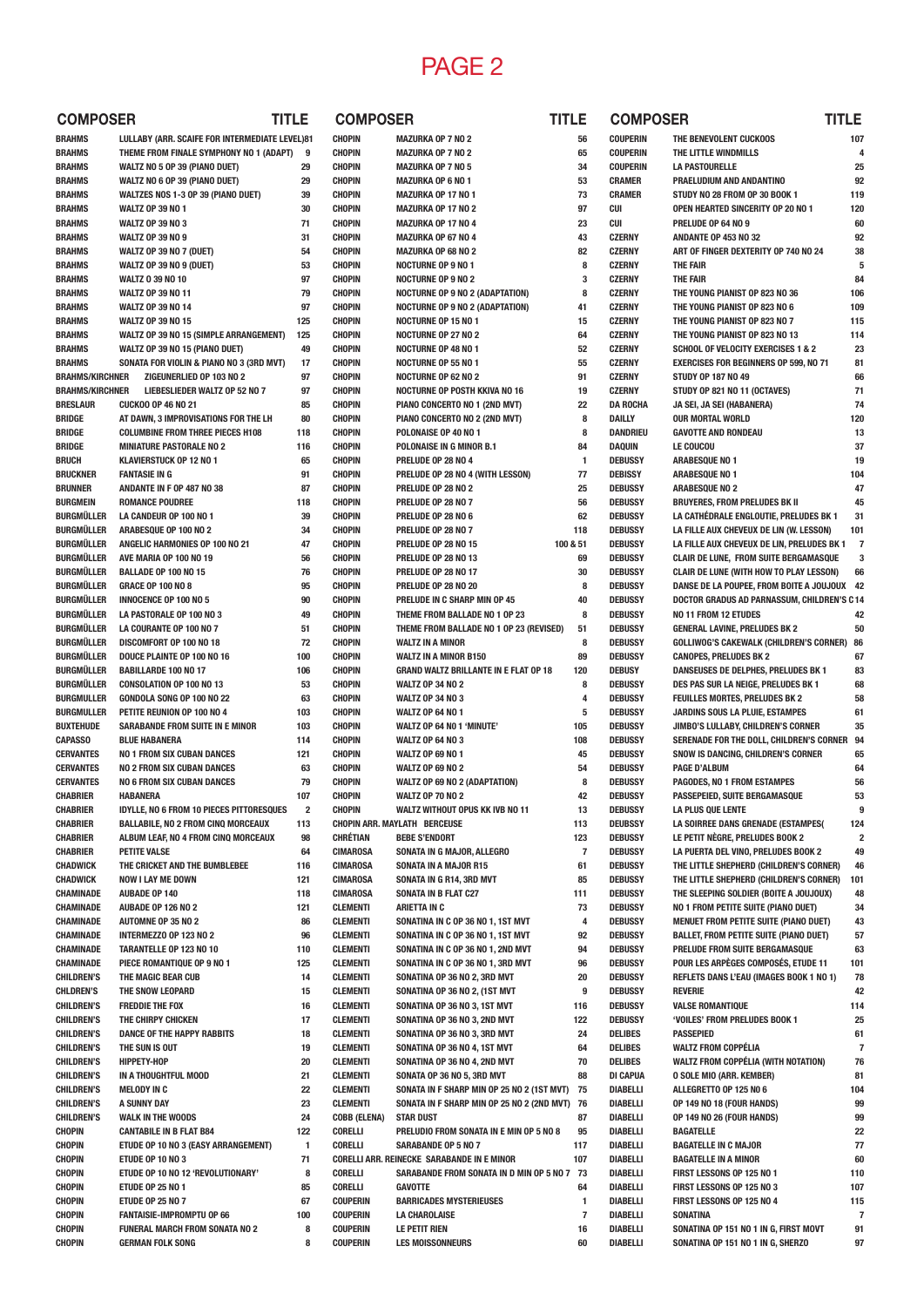## PAGE 3

**GURLITT ROMANTIC STORY 18**

| <b>COMPOSER</b>                    |                                                                            | <b>TITLE</b>            | <b>COMPOSER</b>                    |                                                               | TITLE                   | <b>COMPOSER</b>                  | TITLE                                                                            |  |
|------------------------------------|----------------------------------------------------------------------------|-------------------------|------------------------------------|---------------------------------------------------------------|-------------------------|----------------------------------|----------------------------------------------------------------------------------|--|
| <b>DIABELLI</b>                    | SONATINA OP 151 NO 1 IN G, RONDO                                           | 118                     | <b>GERAGHTY</b>                    | <b>FOLLOW THE BIRDS</b>                                       | 122                     | <b>GURLITT</b>                   | NO 10, ALBUM LEAVES FOR THE YOUNG, OP 101                                        |  |
| <b>DIABELLI</b>                    | VIVACE IN C OP 125 NO 7                                                    | 86                      | <b>GERAGHTY</b>                    | <b>HARRY'S RAG</b>                                            | 110                     | <b>GURLITT</b>                   | NO 3, ALBUM LEAVES FOR THE YOUNG, OP 101                                         |  |
| <b>DOBSON (E)</b>                  | CEASEFIRE                                                                  | 96                      | <b>GERAGHTY</b>                    | <b>RUM AND SAMBA</b>                                          | 117                     | <b>GURLITT</b>                   | NO 7, ALBUM LEAVES FOR THE YOUNG, OP 101                                         |  |
| <b>DUNCOMBE</b>                    | SONATINA IN C                                                              | 28                      | <b>GERSHWIN</b>                    | PRELUDE NO 1                                                  | 70                      | <b>GURLITT</b>                   | NO 11, ALBUM LEAVES FOR THE YOUNG, OP 101                                        |  |
| <b>DUNCOMBE</b>                    | <b>FANFARE MINUET</b>                                                      | 118                     | <b>GERSHWIN</b>                    | <b>PRELUDE NO 2</b>                                           | 72                      | <b>GURLITT</b>                   | MARCH OF THE SOLDIERS, OP 130 NO 6                                               |  |
| <b>DUSSEK</b>                      | SONATINA OP 20 NO 1, 1ST MVT                                               | 68                      | <b>GERSHWIN</b>                    | <b>PRELUDE NO 3</b>                                           | 77                      | <b>GURLITT</b>                   | NIGHT JOURNEY, OP 82 NO 65                                                       |  |
| <b>DUVERNOY</b><br><b>DUVERNOY</b> | ELEMENTARY STUDY OP 176 NO 4<br><b>ELEMENTARY STUDY OP 176 NO 8</b>        | 109<br>120              | <b>GERSHWIN</b><br><b>GIBBONS</b>  | <b>FASCINATING RHYTHM</b><br><b>FRENCH CORANTO IN G MINOR</b> | 101<br>59               | <b>GURLITT</b><br><b>GURLITT</b> | FIRST STEPS OP 82 NO 52<br>LITTLE PASTIME, CHILDREN'S GARDEN OP 179              |  |
| <b>DUVERNOY</b>                    | ELEMENTARY STUDY OP 176 NO 17                                              | 113                     | GLAZUNOV                           | PASTORALE OP 42 NO 1                                          | 91                      | <b>GULITT</b>                    | MELODIC STUDY OP 201 NO 6                                                        |  |
| <b>DVORAK</b>                      | <b>ALBUM LEAF B158</b>                                                     | 61                      | GLINKA                             | <b>FAREWELL WALTZ</b>                                         | 18                      | <b>GURLITT</b>                   | LITTLE FLOWER, OP 205 NO 4                                                       |  |
| DORAK                              | MINUET OP 28 NO 1                                                          | 83                      | GLINKA                             | <b>RUSSIAN POLKA IN D MINOR</b>                               | 13                      | <b>GURLITT</b>                   | THE ROCKING HORSE, FROM OP 228                                                   |  |
| <b>DVORAK</b>                      | TWO LITTLE PEARLS B156, NO 2                                               | 72                      | <b>GLINKA</b>                      | <b>MAZURKA IN C</b>                                           | 58                      | <b>GURLITT</b>                   | THE BRAVE BOY, OP 197 NO 3                                                       |  |
| <b>DVORAK</b>                      | TWO LITTLE PEARLS B156, NO 1                                               | 78                      | <b>GLINKA</b>                      | <b>MAZURKA IN C MINOR</b>                                     | 117                     | <b>GURLITT</b>                   | MORNING GREETING, NO 1 FROM OP 130                                               |  |
| <b>DVORAK</b>                      | HUMORESQUE OP 101 NO 7                                                     | $\overline{\mathbf{2}}$ | <b>GLINKA</b>                      | <b>FUGUE</b>                                                  | 5                       | <b>GURLITT</b>                   | THE HUNT, OP 117 NO 15                                                           |  |
| DVORÁK                             | PIANO QUINTET IN A OP 81 (CHAMBER)                                         | 13                      |                                    | <b>GLINKA ARR. BALAKIREV THE LARK</b>                         | 111                     | <b>GURLITT</b>                   | <b>STUDY FOR THE THUMBS</b>                                                      |  |
| DVORÁK                             | SILHOUETTE OP 8 NO 2                                                       | 9                       | <b>GODDARD (MARK) RAGTIME</b>      |                                                               | 83                      | <b>HAHN</b>                      | LES REVERIES DU PRINCE EGLANTINE                                                 |  |
| <b>EDWARDS</b>                     | <b>BROMPTON SQUARE WALTZ</b>                                               | 102                     |                                    | GODDARD (FRANCIS) NOCTURNE FOR THE LEFT HAND                  | 104                     | <b>HANDEL</b>                    | <b>ALLEMANDE IN A MINOR HWV 478</b>                                              |  |
| <b>ELGAR</b>                       | LOVE'S SALUTE (SALUT D'AMOUR)                                              | 66                      | <b>GOTTSCHALK</b>                  | THE DYING POET OP 110                                         | 71                      | <b>HANDEL</b>                    | ALLEMANDE FROM SUITE NO 8 IN F MIN HWV433                                        |  |
|                                    | ELIGOULIACHVILI PRELUDE NO 3                                               | 116                     | GOUNOD                             | <b>PRELUDE</b>                                                | 58                      | <b>HANDEL</b>                    | <b>BOURREE</b>                                                                   |  |
| <b>ELGAR</b>                       | 'NIMROD' - ARR. MONTGOMERY                                                 | 71                      | GOUNOD                             | TARANTELLA                                                    | 32                      | <b>HANDEL</b>                    | <b>CAPRICCIO HWV 483</b>                                                         |  |
| <b>ELLMENREICH</b>                 | LITTLE SPINNING SONG                                                       | 111                     | GOUNOD                             | <b>THE PIPERS</b>                                             | 81                      | <b>HANDEL</b>                    | <b>FANTASIA IN D MINOR</b>                                                       |  |
| <b>FALLA</b>                       | <b>SERENATA ANDALUZA</b>                                                   | 124                     | GOUNOD                             | <b>WALTZ FROM FAUST</b>                                       | 14                      | <b>HANDEL</b>                    | <b>GAVOTTE IN C</b>                                                              |  |
| <b>FARRENC</b>                     | NO 1 FROM EASY ETUDES OP 50                                                | 110                     | <b>GRANADOS</b>                    | DANZAS ESPAGNOLAS OP 37, NO 5 ANDALUZA                        | 37                      | <b>HANDEL</b>                    | <b>GAVOTTE IN C HWV578</b>                                                       |  |
| FAURÉ                              | BERCEUSE, DOLLY SUITE (PIANO DUET)                                         | 38                      | <b>GRANADOS</b>                    | DANZAS ESPAGNOLAS OP 37, NO 2 ORIENTAL                        | 64                      | <b>HANDEL</b>                    | <b>GAVOTTE IN G</b>                                                              |  |
| <b>FAURÉ</b>                       | BERCEUSE, DOLLY SUITE (PIANO DUET), & LESSON38                             |                         | <b>GRANADOS</b>                    | EPILOGO FROM ESCENES ROMANTICAS                               | 109                     | <b>HANDEL</b>                    | <b>GIGUE FROM SUITE NO 6</b>                                                     |  |
| <b>FAURÉ</b>                       | <b>IMPROVISATION OP 84 NO 5</b>                                            | 116                     | <b>GRANADOS</b>                    | ESCENAS POETICAS, NO 2 DANZA DE LA ROSA                       | 48                      | <b>HANDEL</b>                    | <b>KEYBOARD SONATINA IN D MIN HWV581</b>                                         |  |
| <b>FAURÉ</b>                       | <b>NOCTURNE NO 4 IN E FLAT OP 36</b>                                       | 74                      | <b>GRANADOS</b>                    | EL CAMINANTE FROM SIX EXPRSSIVE STUDIES 124                   |                         | <b>HANDEL</b>                    | <b>LARGO FROM XERXES</b>                                                         |  |
| <b>FAURÉ</b>                       | SONG WITHOUT WORDS OP 17 NO 3                                              | 67                      | <b>GRANADOS</b>                    | <b>EVENING BELL</b>                                           | $\overline{7}$          | <b>HANDEL</b>                    | <b>MINUET IN F MAJOR</b>                                                         |  |
| <b>FIBICH</b>                      | NO 8 FROM MOODS OP 41                                                      | 67                      | <b>GRANADOS</b>                    | LA MENDIGA OP 1 NO 2                                          | 93                      | <b>HANDEL</b>                    | MINUET IN G MINOR                                                                |  |
| <b>FIBICH</b>                      | NO 9 FROM MOODS OP 41                                                      | 86                      | <b>GRANADOS</b>                    | THE MAIDEN & THE NIGHTINGALE, GOYESCAS                        | 45                      | <b>HANDEL</b>                    | RIGAUDON                                                                         |  |
| <b>FIELD</b>                       | <b>NOCTURNE NO 1 IN E FLAT MAJOR</b>                                       | 55                      | <b>GRANADOS</b>                    | THE MAIDEN & THE NIGHTINGALE (W. LESSON)                      | 96                      | <b>HANDEL</b>                    | <b>SARABANDE IN D MINOR</b>                                                      |  |
| <b>FIELD</b>                       | <b>NOCTURNE NO 2 IN C MINOR</b>                                            | 11                      | <b>GRANADOS</b>                    | ANDANTINO, NO 3 FROM APARICIONES                              | 97                      | <b>HANDEL</b>                    | SARABANDE FROM SUITE IN G MIN HWV452                                             |  |
| <b>FIELD</b>                       | <b>NOCTURNE NO 5 IN B FLAT MAJOR</b>                                       | 6                       | <b>GRANADOS</b>                    | SENSITIVA, NO 7 FROM APARICIONES                              | 96                      | <b>HANDEL</b>                    | SONATINA IN G HWV 582                                                            |  |
| <b>FIELD</b>                       | <b>NOCTURNE NO 10 IN E MINOR</b>                                           | 70                      | <b>GRANADOS</b>                    | STORIES OF THE YOUNG OP 1 NO 6                                | 124                     | <b>HARRIS</b>                    | <b>REGENT'S PARK</b>                                                             |  |
| <b>FIELDING</b>                    | <b>CHINESE DOLL</b>                                                        | 98                      | <b>GRANADOS</b>                    | STORIES OF THE YOUNG OP 1 NO 7                                | 12                      | <b>HASSLER</b>                   | <b>DUETTINO</b>                                                                  |  |
| <b>FIELDING</b>                    | <b>EGYPTIAN TOMB</b>                                                       | 97                      | <b>GRANACOS</b>                    | <b>CANCION DE MAYO OP 1 NO 3</b>                              | 85                      | <b>HAYDN</b>                     | <b>ADAGIO IN F HOB.XVII:9</b>                                                    |  |
| <b>FILTSCH</b>                     | ROMANCE OP 3 NO 1                                                          | 113                     | <b>GRANADOS</b>                    | <b>VALSE POETICO NO 2</b>                                     | 61                      | <b>HAYDN</b>                     | <b>ANDANTINO IN E FLAT</b>                                                       |  |
| <b>FISCHER</b>                     | PRAELUDIUM HARPEGGIATO                                                     | 95                      | <b>GRANADOS</b>                    | <b>VALSE POETICO NO 3</b>                                     | 69                      | <b>HAYDN</b>                     | <b>ARIETTA</b>                                                                   |  |
|                                    | FOR STARTERS THE ARRIVAL OF SPRINGTIME<br>FOR STARTERS THE BARGE SAILS OFF | 32<br>30                | <b>GRANADOS</b><br><b>GRANADOS</b> | <b>VALSE POETICO NO 6</b>                                     | 88<br>66                | HAYDN<br><b>HAYDN</b>            | <b>CONCERTO IN D HOB XVIII/11 (SLOW MVT)</b><br><b>CONTREDANSE HOB.XXX1C.17B</b> |  |
|                                    | <b>FOR STARTERS BEST OF FRIENDS</b>                                        | 25                      | <b>GRIBOYEDOV</b>                  | VINIENDO DE LA FUENTE OP 1 NO 5<br><b>WALTZ IN A FLAT</b>     | 82                      | HAYDN                            | <b>COUNTRY MINUET</b>                                                            |  |
| FOR STARTERS A BRISK WALK          |                                                                            | 24                      | GRIEG                              | ALBUM LEAF OP 12 NO 7                                         | 24                      | HAYDN                            | DIVERTIMENTO IN F HOB XV1:IX                                                     |  |
|                                    | FOR STARTERS THE DONKEY COMES TO TOWN                                      | 31                      | GRIEG                              | <b>HOLBERG SUITE PRELUDE</b>                                  | 89                      | HAYDN                            | DIVERTIMENTO IN G HOB XV1:11                                                     |  |
| <b>FOR STARTERS DREAMING</b>       |                                                                            | 35                      | GRIEG                              | <b>HOLBERG SUITE, SARABANDE</b>                               | 64                      | <b>HAYDN</b>                     | <b>GERMAN DANCE IN D</b>                                                         |  |
|                                    | FOR STARTERS THE FLOWERS BLOOM                                             | 26                      | GRIEG                              | <b>HOLBERG SUITE, AIR</b>                                     | 66                      | HAYDN                            | <b>GERMAN DANCE IN C</b>                                                         |  |
|                                    | FOR STARTERS FREDDIE THE FOX                                               | 16                      | GRIEG                              | <b>HOLBERG SUITE, GAVOTTE</b>                                 | 81                      | HAYDN                            | <b>GERMAN DANCE IN A HOB.IX:12/5</b>                                             |  |
|                                    | FOR STARTERS A LITTLE LONESOME                                             | 36                      | GRIEG                              | <b>HOLBERG SUITE, RIGAUDON</b>                                | 92                      | HAYDN                            | GERMAN DANCE IN D HOB.IX:22 NO 2                                                 |  |
|                                    | FOR STARTERS THE MAGIC BEAR CUB                                            | 14                      | GRIEG                              | LYRIC PIECE OP 12 NO 1, ARIETTA                               | 30                      | <b>HAYDN</b>                     | <b>GYPSY DANCE IN C MINOR</b>                                                    |  |
|                                    | FOR STARTERS MEMORIES OF MY HOMELAND                                       | 29                      | GRIEG                              | LYRIC PIECE OP 12 NO 1, ARIETTA                               | 102                     | <b>HAYDN</b>                     | <b>MINUET IN G</b>                                                               |  |
|                                    | FOR STARTERS THE MUSIC BOX                                                 | 33                      | GRIEG                              | LYRIC PIECE OP 12 NO 2                                        | 53                      | <b>HAYDN</b>                     | MINUET IN F HOB IX:8 NO 11                                                       |  |
| FOR STARTERS A SAD MELODY          |                                                                            | 28                      | GRIEG                              | LYRIC PIECE OP 12 NO 3                                        | 70                      | <b>HAYDN</b>                     | <b>MINUET IN B FLAT</b>                                                          |  |
|                                    | FOR STARTERS THE SNOW LEOPARD                                              | 15                      | GRIEG                              | LYRIC PIECE OP 12 NO 4, ELFIN DANCE                           | 83                      | <b>HAYDN</b>                     | MINUET NO 3 IN B FLAT HOB.IX:3                                                   |  |
| FOR STARTERS A SUNNY DAY           |                                                                            | 23                      | GRIEG                              | LYRIC PIECE OP 12 NO 5, POPULAR MELODY                        | 87                      | <b>HAYDN</b>                     | MINUET NO 6 IN A HOB.IX:6                                                        |  |
|                                    | FOR STARTERS SOMETHING IN C                                                | 22                      | GRIEG                              | LYRIC PIECE OP 12 NO 7                                        | 58                      | <b>HAYDN</b>                     | MINUET IN G HOB.IX:3 NO 2                                                        |  |
|                                    | <b>FOR STARTERS SOPHIE'S LAMENT</b>                                        | 34                      | GRIEG                              | LYRIC PIECE OP 38 NO 1, BERCEUSE                              | 121                     | HAYDN                            | <b>SONATINA HOB XIV:4</b>                                                        |  |
|                                    | FOR STARTERS TENDER MOMENTS                                                | 27                      | GRIEG                              | LYRIC PIECES OP 38 NO 6 ELEGY                                 | 28                      | <b>HAYDN</b>                     | SONATINA IN G                                                                    |  |
| FOR STARTERS IN THREE-TIME         |                                                                            | 38                      | GRIEG                              | LYRIC PIECE OP 43 NO 2, LONELY WANDERER                       | 75                      | HAYDN                            | SONATA NO 49 IN E FLAT, FINALE                                                   |  |
|                                    | FOR STARTERS A WALK IN THE CLOUDS                                          | 37                      | GRIEG                              | LYRIC PIECE OP 47 NO 3, MELODIE                               | 95                      | <b>HAYDN</b>                     | SONATA IN C HOB.XVI:35, ADAGIO                                                   |  |
| <b>FRANCK</b>                      | <b>ANDANTINO IN E MINOR</b>                                                | 37                      | GRIEG                              | LYRIC PIECE OP 54 NO 4                                        | 21                      | <b>HAYDN</b>                     | SONATA IN D HOB.XVI:37, 1ST MOVEMENT                                             |  |
| <b>FRANCK</b>                      | CANON                                                                      | 16                      | GRIEG                              | LYRIC PIECE OP 54 NO 4, NOTTURNO                              | 108                     | <b>HAYDN</b>                     | SONATA IN F HOB.XV1:23, ADAGIO                                                   |  |
| <b>FRANCK</b>                      | <b>DANSE LENTE</b>                                                         | 70                      | GRIEG                              | LYRIC PIECE OP 54 NO 6, BELL RINGING                          | 111                     | <b>HAYDN</b>                     | SONATA IN G HOB.XVI:8, 1ST MVT                                                   |  |
| <b>FRANCK</b>                      | NO 3 FROM THREE EARLY PIECES                                               | 122                     | GRIEG                              | LYRIC PIECE OP 65 NO 2, PEASANT'S SONG                        | 104                     | <b>HAYDN</b>                     | SONATA IN G HOB.XVI:8, ALLEGRO                                                   |  |
| <b>FRANCK</b>                      | <b>NOEL ANGEVIN FROM L'ORGANISTE</b>                                       | 48                      | GRIEG                              | LYRIC PIECE OP 65 NO 6 WEDDING DAY                            | 60                      | <b>HAYDN</b>                     | MINUET FROM SONATA IN G                                                          |  |
| <b>FRANCK</b>                      | SONATA FOR VIOLIN & PIANO (CHAMBER, 1ST MVT)3                              |                         | GRIEG                              | LYRIC PIECE OP 68 NO 5                                        | 37                      | <b>HAYDN</b>                     | MINUET HOB.IX.:8 NO 8                                                            |  |
| <b>FRANCK</b>                      | THE DOLL'S LAMENT                                                          | 4                       | GRIEG                              | LYRIC PIECE OP 71 NO 2, SUMMER'S EVE                          | 115                     | <b>HAYDN</b>                     | <b>MINUET HOB.IX.:11 NO 12</b>                                                   |  |
| <b>FRANCK</b>                      | PRELUDE IN C MINOR FROM L'ORGANISTE                                        | 77                      | GRIEG                              | LYRIC PIECE OP 71 NO 3, SMATROLL                              | 125                     | HELLER                           | CURIOUS STORY, ALBUM F YOUNG OP 138 NO 11                                        |  |
| <b>FRANCK</b>                      | SONATA FOR VIOLIN & PIANO (CHAMB, 3RD MVT) 31                              |                         | GRIEG                              | LYRIC PIECE OP 71 NO 7 REMEMBRANCES                           | 40                      | HELLER                           | GYPSY DANCE, ALBUM FOR YOUNG 138 NO 19                                           |  |
| <b>FRANCK</b>                      | VIEUX NOËL IN G MINOR                                                      | 117                     | GRIEG                              | LYRIC PIECE OP 71 NO 7 REMEMBRANCES                           | 102                     | HELLER                           | REVERIE, ALBUM FOR THE YOUNG OP 138 NO 21 1                                      |  |
| <b>FREIXAS</b>                     | DIU QUE UNA ROSA                                                           | 124                     | GRIEG                              | 'MORNING' FROM PEER GYNT (ADAPTATION)                         | $\mathbf{1}$            | HELLER                           | L'AVALANCHE, FROM 25 ETUDES OP 45                                                |  |
| <b>FUCHS</b>                       | DEAR LITTLE SISTER OP 32 NO 14                                             | 92                      | GRIEG                              | PIANO CONCERTO (1ST MVT)                                      | 6                       | HELLER                           | ETUDES MELODIQUES OP 45 NO 18                                                    |  |
| <b>FUCHS</b>                       | SAD AT HEART OP 47 NO 5                                                    | 62                      | GRIEG                              | PIANO CONCERTO (2ND MVT)                                      | 14                      | HELLER                           | THE HUNTSMAN, ALBUM FOR THE YOUNG NO 4                                           |  |
| <b>FUCHS</b>                       | SOLDIERS' MARCH, OP 47 NO 14                                               | 88                      | GRIEG                              | <b>SOLVEIG'S SONG (ADAPTATION)</b>                            | $\overline{\mathbf{2}}$ | HELLER                           | <b>WALTZ OP 97 NO 1</b>                                                          |  |
| <b>FUCHS</b>                       | SWEET CONSOLATION OP 47 NO 11                                              | 82                      | GRIEG                              | <b>SOLVEIG'S SONG (PROPER)</b>                                | 63                      | <b>HENKEL</b>                    | PIANO PIECE FOR THE YOUNG NO 13                                                  |  |
| <b>GALUPPI</b>                     | SONATA IN C, FIRST MOVEMENT                                                | 75                      | GROVLEZ                            | LA SARABANDE (L'ALMANACH)                                     | 100                     |                                  | <b>HENSEL (FANNY) BAGATELLE NO 2</b>                                             |  |
| <b>GALUPPI</b>                     | SONATA NO 2 IN C, FIRST MOVEMENT                                           | 108                     | GROVLEZ                            | PETITES LINATIES DE JESUS (L'ALMANACH)                        | 111                     |                                  | HENSEL (FANNY) MELODIE OP 4 NO 3                                                 |  |
| GADE                               | <b>BARCAROLLE OP 19 NO 5</b>                                               | 102                     | GURLITT                            | <b>ALBUMLEAF OP 101</b>                                       | 40                      |                                  | HENSEL (FANNY) PRELUDE IN E MINOR                                                |  |
| GADE                               | ELEGIE OP 19 NO 1                                                          | 117                     | GURLITT                            | CRADLE SONG, NO 17 OP 117                                     | 94                      | HENSELT                          | REPOS D'AMOUR OP 2 NO 4                                                          |  |
| GADE                               | THE SYLPH, FROM THREE ALBUM LEAVES                                         | 65                      | GURLITT                            | CRADLE SONG OP 117 NO 17                                      | 111                     | HENSELT                          | <b>ROMANCE IN B FLAT MIN OP 10</b>                                               |  |
|                                    | <b>GARDEL ARR. STANCHEV POR UNA CABEZA</b>                                 | 119                     | GURLITT                            | ALBUM LEAVES FOR THE YOUNG OP 101 NO 4                        | 52                      | <b>HEUMANN</b>                   | <b>MODERN SARABANDE</b>                                                          |  |

**GERAGHTY AMAZING GRACE 114**

| <b>COMPOSER</b>                  | TITLE                                                                              |            |
|----------------------------------|------------------------------------------------------------------------------------|------------|
| <b>GURLITT</b>                   | NO 10, ALBUM LEAVES FOR THE YOUNG, OP 101                                          | 43         |
| <b>GURLITT</b>                   | NO 3, ALBUM LEAVES FOR THE YOUNG, OP 101                                           | 50         |
| <b>GURLITT</b>                   | NO 7, ALBUM LEAVES FOR THE YOUNG, OP 101                                           | 122        |
| <b>GURLITT</b><br><b>GURLITT</b> | NO 11, ALBUM LEAVES FOR THE YOUNG, OP 101                                          | -55<br>119 |
| <b>GURLITT</b>                   | MARCH OF THE SOLDIERS, OP 130 NO 6<br>NIGHT JOURNEY, OP 82 NO 65                   | 101        |
| <b>GURLITT</b>                   | FIRST STEPS OP 82 NO 52                                                            | 114        |
| <b>GURLITT</b>                   | LITTLE PASTIME, CHILDREN'S GARDEN OP 179                                           | 83         |
| <b>GULITT</b>                    | MELODIC STUDY OP 201 NO 6                                                          | 125        |
| <b>GURLITT</b>                   | LITTLE FLOWER, OP 205 NO 4                                                         | 87         |
| <b>GURLITT</b>                   | THE ROCKING HORSE, FROM OP 228                                                     | 90         |
| <b>GURLITT</b><br><b>GURLITT</b> | THE BRAVE BOY, OP 197 NO 3<br>MORNING GREETING, NO 1 FROM OP 130                   | 105<br>61  |
| <b>GURLITT</b>                   | THE HUNT, OP 117 NO 15                                                             | 69         |
| <b>GURLITT</b>                   | <b>STUDY FOR THE THUMBS</b>                                                        | 79         |
| HAHN                             | <b>LES REVERIES DU PRINCE EGLANTINE</b>                                            | 122        |
| <b>HANDEL</b>                    | <b>ALLEMANDE IN A MINOR HWV 478</b>                                                | 80         |
| <b>HANDEL</b>                    | ALLEMANDE FROM SUITE NO 8 IN F MIN HWV433 89                                       |            |
| <b>HANDEL</b><br><b>HANDEL</b>   | <b>BOURREE</b><br><b>CAPRICCIO HWV 483</b>                                         | 6<br>120   |
| <b>HANDEL</b>                    | <b>FANTASIA IN D MINOR</b>                                                         | 100        |
| <b>HANDEL</b>                    | <b>GAVOTTE IN C</b>                                                                | 20         |
| <b>HANDEL</b>                    | <b>GAVOTTE IN C HWV578</b>                                                         | 103        |
| <b>HANDEL</b>                    | <b>GAVOTTE IN G</b>                                                                | 26         |
| <b>HANDEL</b>                    | <b>GIGUE FROM SUITE NO 6</b>                                                       | 14         |
| <b>HANDEL</b><br><b>HANDEL</b>   | <b>KEYBOARD SONATINA IN D MIN HWV581</b><br><b>LARGO FROM XERXES</b>               | 96         |
| <b>HANDEL</b>                    | <b>MINUET IN F MAJOR</b>                                                           | 29<br>21   |
| <b>HANDEL</b>                    | <b>MINUET IN G MINOR</b>                                                           | 72         |
| <b>HANDEL</b>                    | <b>RIGAUDON</b>                                                                    | 62         |
| HANDEL                           | <b>SARABANDE IN D MINOR</b>                                                        | 38         |
| HANDEL                           | SARABANDE FROM SUITE IN G MIN HWV452                                               | 123        |
| HANDEL                           | SONATINA IN G HWV 582                                                              | 107        |
| <b>HARRIS</b><br>HASSLER         | <b>REGENT'S PARK</b><br><b>DUETTINO</b>                                            | 121<br>36  |
| <b>HAYDN</b>                     | <b>ADAGIO IN F HOB.XVII:9</b>                                                      | 84         |
| HAYDN                            | <b>ANDANTINO IN E FLAT</b>                                                         | 47         |
| <b>HAYDN</b>                     | <b>ARIETTA</b>                                                                     | 21         |
| HAYDN                            | CONCERTO IN D HOB XVIII/11 (SLOW MVT)                                              | 10         |
| HAYDN                            | <b>CONTREDANSE HOB.XXX1C.17B</b>                                                   | 40         |
| <b>HAYDN</b><br><b>HAYDN</b>     | <b>COUNTRY MINUET</b><br><b>DIVERTIMENTO IN F HOB XV1:IX</b>                       | 77<br>16   |
| <b>HAYDN</b>                     | DIVERTIMENTO IN G HOB XV1:11                                                       | 31         |
| <b>HAYDN</b>                     | <b>GERMAN DANCE IN D</b>                                                           | 20         |
| <b>HAYDN</b>                     | <b>GERMAN DANCE IN C</b>                                                           | 120        |
| <b>HAYDN</b>                     | <b>GERMAN DANCE IN A HOB.IX:12/5</b>                                               | 98         |
| <b>HAYDN</b><br><b>HAYDN</b>     | <b>GERMAN DANCE IN D HOB.IX:22 NO 2</b><br><b>GYPSY DANCE IN C MINOR</b>           | 103<br>71  |
| HAYDN                            | <b>MINUET IN G</b>                                                                 | 6          |
| HAYDN                            | MINUET IN F HOB IX:8 NO 11                                                         | 100        |
| HAYDN                            | <b>MINUET IN B FLAT</b>                                                            | 37         |
| <b>HAYDN</b>                     | MINUET NO 3 IN B FLAT HOB.IX:3                                                     | 43         |
| <b>HAYDN</b>                     | MINUET NO 6 IN A HOB.IX:6                                                          | 61         |
| <b>HAYDN</b>                     | MINUET IN G HOB.IX:3 NO 2<br><b>SONATINA HOB XIV:4</b>                             | 87         |
| <b>HAYDN</b><br><b>HAYDN</b>     | <b>SONATINA IN G</b>                                                               | 4<br>15    |
| <b>HAYDN</b>                     | SONATA NO 49 IN E FLAT, FINALE                                                     | 115        |
| <b>HAYDN</b>                     | SONATA IN C HOB.XVI:35, ADAGIO                                                     | 93         |
| <b>HAYDN</b>                     | SONATA IN D HOB.XVI:37, 1ST MOVEMENT                                               | 59         |
| <b>HAYDN</b>                     | SONATA IN F HOB.XV1:23, ADAGIO                                                     | 75         |
| <b>HAYDN</b><br>HAYDN            | SONATA IN G HOB.XVI:8, 1ST MVT<br>SONATA IN G HOB.XVI:8, ALLEGRO                   | 81         |
| HAYDN                            | <b>MINUET FROM SONATA IN G</b>                                                     | 105<br>45  |
| HAYDN                            | MINUET HOB.IX.: 8 NO 8                                                             | 52         |
| HAYDN                            | <b>MINUET HOB.IX.:11 NO 12</b>                                                     | 54         |
| Heller                           | CURIOUS STORY, ALBUM F YOUNG OP 138 NO 11                                          | 94         |
| Heller                           | GYPSY DANCE, ALBUM FOR YOUNG 138 NO 19                                             | 82         |
| Heller<br>Heller                 | REVERIE, ALBUM FOR THE YOUNG OP 138 NO 21 112<br>L'AVALANCHE, FROM 25 ETUDES OP 45 | 73         |
| Heller                           | ETUDES MELODIQUES OP 45 NO 18                                                      | 99         |
| Heller                           | THE HUNTSMAN, ALBUM FOR THE YOUNG NO 4                                             | 107        |
| Heller                           | <b>WALTZ OP 97 NO 1</b>                                                            | 87         |
| HENKEL                           | PIANO PIECE FOR THE YOUNG NO 13                                                    | 63         |
|                                  | HENSEL (FANNY) BAGATELLE NO 2                                                      | 110        |
|                                  | HENSEL (FANNY) MELODIE OP 4 NO 3<br>HENSEL (FANNY) PRELUDE IN E MINOR              | 94         |
| HENSELT                          | REPOS D'AMOUR OP 2 NO 4                                                            | 115<br>85  |
| HENSELT                          | <b>ROMANCE IN B FLAT MIN OP 10</b>                                                 | 89         |
| HEUMANN                          | <b>MODERN SARABANDE</b>                                                            | 90         |
| <b>HEUMANN</b>                   | <b>RAINBOW FAIRY</b>                                                               | 85         |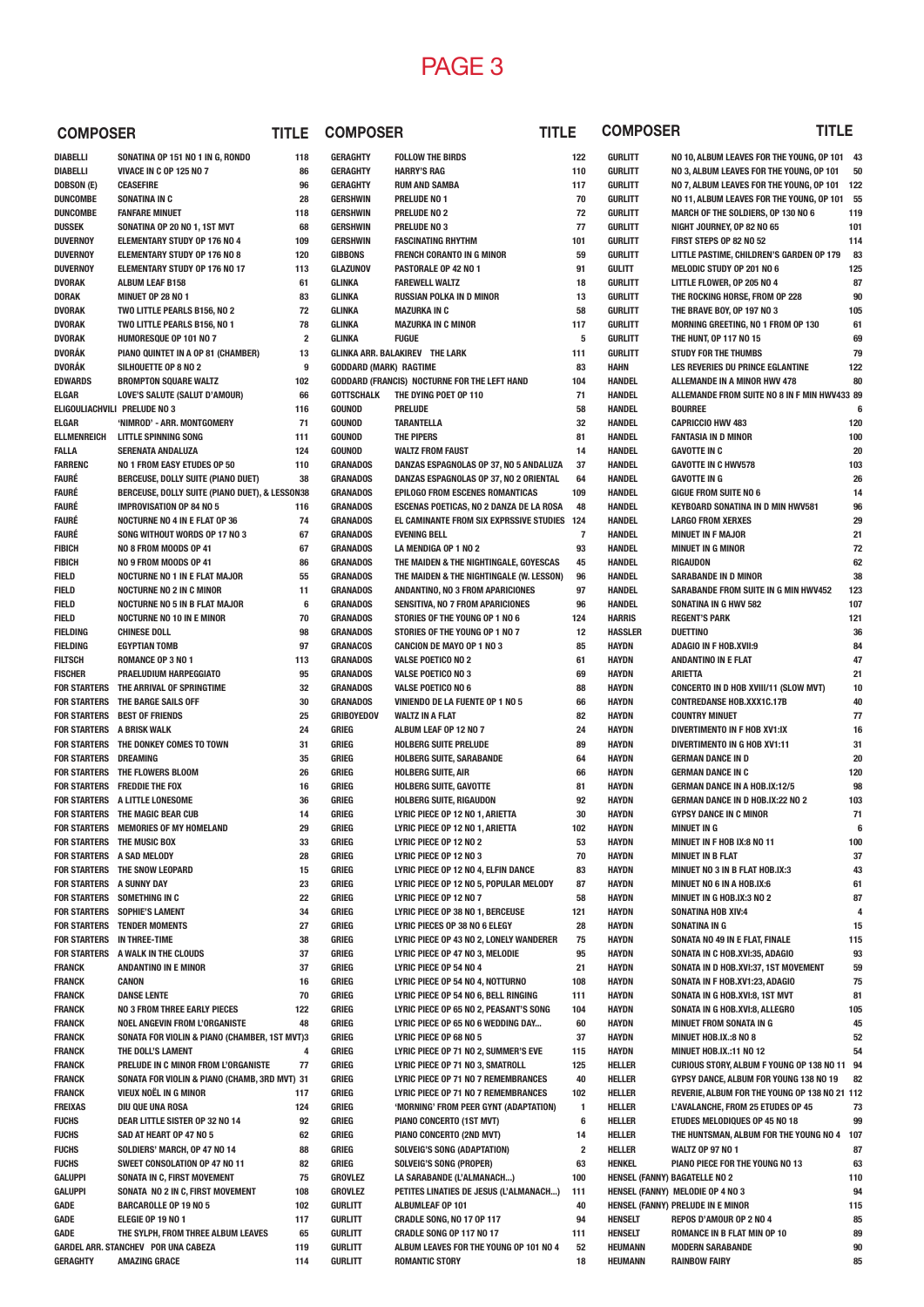## PAGE 4

| <b>COMPOSER</b>                  | <b>TITLE</b>                                |      | <b>COMPOSER</b>   |                                                | TITLE                   | <b>COMPOSER</b>      | TITLE                                                  |
|----------------------------------|---------------------------------------------|------|-------------------|------------------------------------------------|-------------------------|----------------------|--------------------------------------------------------|
| <b>HEUMANN</b>                   | MAZURKA                                     | 93   | LACK              | <b>SICILIENNE OP 21</b>                        | 125                     | <b>MAYKAPAR</b>      | PEDAL PRELUDE NO 11                                    |
| <b>HEUMANN</b>                   | <b>MODERN MINUET</b>                        | 91   | <b>LALO</b>       | <b>DANSE ESPAGNOLE</b>                         | 18                      | <b>MAYKAPAR</b>      | QUIET MORNING, NO 13 FROM MINIATURES OP 33             |
| <b>HEUMANN</b>                   | <b>MODERN PRELUDE</b>                       | 92   | <b>LEVITZKI</b>   | THE ENCHANTED NYMPH                            | 119                     | <b>MAYKAPAR</b>      | <b>TOACCATINA OP 8 NO 1</b>                            |
| <b>HEUMANN</b>                   | <b>MODERN WALTZ</b>                         | 91   | <b>LE COUPPEY</b> | ABC DU PIANO, NO 14                            | 88                      | <b>MAYKAPAR</b>      | 24 MINIATURES NO 7, LONG ROAD                          |
| <b>HEUMANN</b>                   | <b>SILENT NIGHT (ARR.)</b>                  | 111  | <b>LE COUPPEY</b> | <b>AIR TENDRE</b>                              | 12                      | <b>MAYKAPAR</b>      | <b>24 MINIATURES NO 8, BUTTERFLY</b>                   |
| <b>HEUMANN</b>                   | ANGELS FROM THE REALMS OF GLORY (ARR.)      | 111  | <b>LE COUPPEY</b> | <b>ARABIAN AIR</b>                             | 85                      |                      | MENDELSSOHN 10 & 11 FROM VARIATIONS SERIEUSES OP 54    |
| <b>HOFMANN</b>                   | AM ABEND OP 88 NO 2                         | 97   | <b>LE COUPPEY</b> | ETUDE IN F, NO 17 FROM L'ALPHABET OP 17        | 104                     | MENDELSSOHN          | <b>CHRISTMAS PIECES OP 72 NO 2</b>                     |
| <b>HOFMANN</b>                   | MELODIE OP 77 NO 5                          | 85   | <b>LE COUPPEY</b> | MUSETTE, NO 5 FROM L'ALPHABET OP 17            | 98                      | MENDELSSOHN          | <b>CONCERTO NO 1 (ANDANTE)</b>                         |
| <b>HOFMANN</b>                   | WALDVOGLEIN OP 77 NO 15                     | 105  | <b>LE COUPPEY</b> | SPANISH AIR FROM L'ALPHABET OP 17              | 124                     | MENDELSSOHN          | KINDERSTUCK OP 72 NO 1                                 |
| HILLER                           | <b>BARCAROLE OP 117 NO 3</b>                | 10   | <b>LEMOINE</b>    | <b>ETUDES ENFANTINES OP 37 NO 3</b>            | 19                      |                      | MENDELSSOHN KINDERSTUCK OP 72 NO 1                     |
| <b>HILLER</b>                    | <b>CRADLE SONG OP 66 NO 2</b>               | 122  | <b>LEMOINE</b>    | <b>ETUDES ENFANTINES OP 37 NO 26</b>           | 88                      |                      | MENDELSSOHN KINDERSTUCK OP 72 NO 2                     |
|                                  | HOLST ARR. WEDGEWOOD IN THE BLEAK MIDWINTER | 117  | <b>LICHNER</b>    | ON THE PLAYGROUND OP 64 NO 2                   | 83                      | MENDELSSOHN          | PRELUDE 4, FROM PRELUDES & FUGUES OP 35                |
| <b>HOOK</b>                      | <b>MINUET IN C</b>                          | 106  | LISZT             | AU LAC DE WALLENSTADT, ANNES DE PELERINAGE 5   |                         | MENDELSSOHN          | SONG WITHOUT WORDS OP 19B NO 1                         |
| <b>HIOK</b>                      | <b>GAVOTTE IN C</b>                         | 110  | <b>LISZT</b>      | <b>CARROUSEL DE MME PELET-NARBONNE</b>         | 18                      | MENDELSSOHN          | SONG WITHOUT WORDS OP 19 NO 2                          |
| <b>HORAK</b>                     | SCHERZINO, FROM CHILDREN'S PIANO SCHOOL     | - 78 | <b>LISZT</b>      | <b>CONSOLATION NO 1</b>                        | 9                       | MENDELSSOHN          | SONG WITHOUT WORDS OP 19 NO 6                          |
| HÜLLMANDEL                       | <b>EXUBERANCE IN G MAJOR</b>                | 31   | LISZT             | <b>CONSOLATION NO 2</b>                        | 23                      | MENDELSSOHN          | SONG WITHOUT WORDS OP 30 NO 3                          |
| <b>HUMMEL</b>                    | ALLEGRO OP 52                               | 32   | LISZT             | <b>CONSOLATION NO 3</b>                        | $\overline{4}$          | MENDELSSOHN          | SONG WITHOUT WORDS OP 38 NO 6                          |
| <b>HUMMEL</b>                    | ALLEGRO FROM SIX PIECES OP 52               | 114  | <b>LISZT</b>      | <b>CONSOLATION NO 5</b>                        | 61                      | MENDELSSOHN          | SONG WITHOUT WORDS OP 53 NO 3                          |
| <b>HUMMEL</b>                    | <b>ECOSSAISE OP 52</b>                      | 30   | <b>LISZT</b>      | <b>LA CLOCHE SONNE S238</b>                    | 46                      | MENDELSSOHN          | SONG WITHOUT WORDS OP 62 NO 6                          |
| <b>HUMMEL</b>                    | <b>ECOSSAISE OP 52 NO 5</b>                 | 62   | <b>LISZT</b>      | <b>EN REVE</b>                                 | 54                      | MENDELSSOHN          | SONG WITHOUT WORDS OP 62 NO 1                          |
| HUMMEL                           | <b>GIGIUE IN D</b>                          | 89   | <b>LISZT</b>      | <b>EVENING BELLS FROM CHRISTMAS TREE SUITE</b> | 123                     | MENDELSSOHN          | SONG WITHOUT WORDS OP 67 NO 2                          |
| <b>HUMMEL</b>                    | PLAYFUL DIALOGUE                            | 108  | <b>LISZT</b>      | DER MULLER UND DER BACH                        | 81                      | MENDELSSOHN          | SONG WITHOUT WORDS OP 85 NO 4                          |
| <b>HUMMEL</b>                    | ROMANCE OP 52 NO 4                          | 120  | <b>LISZT</b>      | <b>FUNF KLAVIERSTUCKE, NO 1</b>                | 60                      | MENDELSSOHN          | SONG WITHOUT WORDS OP 102 NO 2                         |
| <b>HUMMEL</b>                    | SONATA NO 8 IN A FLAT (1ST MVT)             | 40   | <b>LISZT</b>      | FUNF KLAVIERSTUCKE, NO 4                       | 58                      | MENDELSSOHN          | SONG WITHOUT WORDS OP 102 NO 3                         |
| <b>HUMMEL</b>                    | <b>SCHERZO IN A</b>                         | 80   | <b>LISZT</b>      | <b>IMPROMPTU IN F SHARP S191</b>               | 89                      |                      | MENDELSSOHN SONG WITHOUT WORDS OP 102 NO 4             |
| <b>HUMMEL</b>                    | <b>STUDY IN A MINOR</b>                     | 83   | <b>LISZT</b>      | <b>KLAVIERSTUCK IN A FLAT S189A</b>            | 100                     |                      | MENDELSSOHN NO 1 FROM 6 CHILDREN'S PIECES (PIANO DUET) |
| <b>ILYINSKI</b>                  | <b>BERCEUSE OP 13 NO 7</b>                  | 69   | <b>LISZT</b>      | <b>LIEBESTRAUM (ADAPTATION)</b>                | $\overline{7}$          |                      | MENDELSSOHN NO 5 FROM 6 CHILDREN'S PIECES              |
| <b>JANACEK</b>                   | OUR EVENINGS, FROM ON AN OVERGROWN PATH 59  |      | <b>LISZT</b>      | <b>LIEBESTRAUM NO 3</b>                        | 36                      |                      | MENDELSSOHN NO 4 FROM 6 CHILDREN'S PIECES (PIANO DUET) |
| <b>JANACEK</b>                   | THE BARN OWL HAS NOT FLOWN AWAY!            | 117  | <b>LISZT</b>      | LIEBESTRAUM NO 3 ARR. MAUL                     | 70                      |                      | MENDELSSOHN VARIATIONS SÉRIEUSES OP 54 (EXTRACTS)      |
| <b>JAZZ</b>                      | <b>LITTLE IMPROV</b>                        | 39   | <b>LISZT</b>      | <b>HUNGARIAN DANCE NO 5</b>                    | $\mathbf{1}$            |                      | MENDELSSOHN VARIATIONS SÉRIEUSES OP 54, NOS 1-5        |
| <b>JAZZ</b>                      | LITTLE IMPROV II                            | 40   | <b>LISZT</b>      | HUNGARIAN RHAPSODY NO 2 (ADAPTATION)           | $\overline{\mathbf{2}}$ |                      | <b>MENDELSSOHN WEDDING MARCH</b>                       |
| <b>JAZZ</b>                      | <b>LITTLE IMPROV III</b>                    | 41   | <b>LISZT</b>      | MARCH OF THE THREE MAGI, WEIHNACHTSBAUM 63     |                         |                      | MENDELSSOHN/ARR. LISZT ON WINGS OF SONG                |
| <b>JAZZ</b>                      | <b>LITTLE IMPROV IV</b>                     | 42   | <b>LISZT</b>      | <b>MARIOTTE - VALSE DE MARIE S212A</b>         | 82                      |                      | <b>MENDELSSOHN (FANNY) BAGATELLE NO 2</b>              |
| <b>JAZZ</b>                      | <b>LITTLE IMPROV V</b>                      | 43   | <b>LISZT</b>      | NOTTURNO NO 2 S192A                            | 115                     |                      | MENDELSSOHN (FANNY) MELODIE OP 4 NO 3                  |
| <b>JAZZ</b>                      | <b>LITTLE IMPROV VI</b>                     | 44   | <b>LISZT</b>      | PIANO CONCERTO NO 1 (QUASI ADAGIO)             | 21                      |                      | <b>MENDELSSOHN (FANNY) PRELUDE IN E MINOR</b>          |
| <b>JAZZ</b>                      | LITTLE IMPROV VII                           | 45   | LISZT             | <b>ROMANCE S169</b>                            | 76                      | MENDELSSOHN/SARTORIO | ON WINGS OF SONG                                       |
| <b>JAZZ</b>                      | LITTLE IMPROV VIII                          | 46   | <b>LISZT</b>      | <b>SANCTA DOROTHEA S187</b>                    | 101                     | <b>MERIKANTO</b>     | <b>SUMMER EVENING IDYLL</b>                            |
| <b>JAZZ</b>                      | LITTLE IMPROV IX                            | 47   | <b>LISZT</b>      | SONETTO 104 DEL PETRARCA                       | 106                     | <b>MERIKANTO</b>     | <b>MARCH</b>                                           |
| <b>JAZZ</b>                      | <b>LITTLE IMPROV X</b>                      | 48   | <b>LISZT</b>      | <b>'STANDCHEN' ARR. SCHUBERT</b>               | 59                      | <b>MERIKANTO</b>     | <b>VALSE LENTE OP 33</b>                               |
| <b>JAZZ</b>                      | LITTLE IMPROV XI                            | 49   | LISZT             | <b>SPRINGTIME</b>                              | 40                      | <b>MERIKANTO</b>     | <b>IDYLL OP 73 NO 2</b>                                |
| <b>JAZZ</b>                      | LITTLE IMPROV XII                           | 50   | <b>LISZT</b>      | <b>UN SOSPIRO</b>                              | 93                      | <b>ERIC MOE</b>      | <b>ECHOE'S BRIEF LAMENT</b>                            |
| <b>JAZZ</b>                      | <b>LITTLE IMPROV XIII</b>                   | 51   | <b>LISZT</b>      | <b>VALSE OUBLIEE NO 1</b>                      | 73                      | MONTGOMERY           | <b>SILENT NIGHT (ARR.)</b>                             |
| <b>JAZZ</b>                      | <b>LITTLE IMPROV XIV</b>                    | 52   | LOESCHHORN        | STUDY IN C OP 65 NO 3                          | 79                      | <b>MONTGOMERY</b>    | 'NIMROD' ARRANGEMENT (ARR.)                            |
|                                  | JENSEN (ADOLF) LIED OP 33 NO 10             | 80   | <b>LOESCHHORN</b> | <b>STUDY IN G MINOR</b>                        | 125                     | <b>MONTGOMERY</b>    | JESU, JOY OF MAN'S DESIRING (ARR.)                     |
| <b>JOPLIN</b>                    | (NOTE: SEE MODERN SCORES LISTED AT END)     |      | <b>LIADOV</b>     | <b>BARCAROLLE OP 44</b>                        | 115                     | <b>MONTGOMERY</b>    | <b>IMPROMPTU MYSTIQUE</b>                              |
| <b>KABELEVSKY</b>                | THE LITTLE TWINS OP 39 NO 7                 | 11   | <b>LIADOV</b>     | PRELUDE OP 40 NO 3                             | 34                      |                      | MORTON (JELLY ROLL) KING PORTER STOMP                  |
| <b>KABELEVSKY</b>                | LITTLE SONG OP 27 NO 1                      | 20   | <b>LIADOV</b>     | PRELUDE OP 36 NO 3                             | 58                      | <b>MOSCHELES</b>     | <b>SCHERZO OP 55 NO 3</b>                              |
| <b>KEMBER</b>                    | <b>WHERE AND WHEN</b>                       | 63   | <b>LIADOV</b>     | PRELUDE OP 39 NO 2                             | 61                      | MOSZKOWSKI           | <b>MOMENT MUSICAL OP 84 NO 2</b>                       |
| <b>KEMBER</b>                    | <b>ANOTHER DAY</b>                          | 64   | <b>LIADOV</b>     | PRELUDE OP 11 NO 1                             | 81                      | <b>MOZART</b>        | <b>ADAGIO IN B MINOR K540</b>                          |
| <b>KEMBER</b>                    | <b>LE CARBET (BEGUINE)</b>                  | 86   | <b>LIADOV</b>     | MAZURKA OP 57 03                               | 76                      | <b>MOZART</b>        | ADAGIO IN C FOR GLASS HARMONICA K356                   |
| <b>KEMBER</b>                    | OUT OF THE BLUE                             | 65   | <b>LIADOV</b>     | THE MUSIC BOX OP 32                            | 73                      | <b>MOZART</b>        | AH, VOUS DIRAI-JE MAMAN                                |
| <b>KEMBER</b>                    | <b>EASY STREET</b>                          | 69   | <b>LYAPUNOV</b>   | <b>CHANTEURS DE NOEL OP 41 NO 3</b>            | 111                     | <b>MOZART</b>        | <b>ALLEGRO K3</b>                                      |
| <b>KEMBER</b>                    | IT TAKES TWO                                | 67   | MACDOWELL         | BEAUTY IN THE ROSE GARDEN OP 4 NO 3            | 94                      | <b>MOZART</b>        | ALLEGRO IN F K1C                                       |
| <b>KEMBER</b>                    | <b>RED RIVER RAG</b>                        | 68   | <b>MACDOWELL</b>  | BY SMOULDERING EMBERS (FIRESIDE TALES)         | 117                     | <b>MOZART</b>        | ALLEGRO KV 9A/5A                                       |
| <b>KEMBER</b>                    | <b>RUMBA</b>                                | 97   | <b>MACDOWELL</b>  | TO A WILD ROSE                                 | 71                      | <b>MOZART</b>        | <b>FANTAISIE IN D MINOR K397 (ADAGIO ONLY)</b>         |
| <b>KEMBER</b>                    | <b>MY LORD! WHAT A MORNING</b>              | 70   | <b>MACDOWELL</b>  | TO A HUMINGBIRD OP 7 NO 2                      | 107                     | <b>MOZART</b>        | <b>ANDANTE IN B FLAT K15A</b>                          |
| <b>KEMBER</b>                    | THIS AND THAT                               | 66   | <b>MACDOWELL</b>  | TO THE MOONLIGHT                               | 35                      | <b>MOZART</b>        | ANDANTE K109B NO 7                                     |
| <b>KEMBER</b>                    | VARIATIONS ON PACHELBEL'S CANON             | 71   | <b>MACDOWELL</b>  | FORGOTTEN FAIRY TALE OP 4 NO 1                 | 60                      | <b>MOZART</b>        | <b>ANDANTE IN F K6</b>                                 |
| <b>KEMBER</b>                    | <b>0 SOLE MIO</b>                           | 81   | MACDOWELL         | A TIN SOLDIER'S LOVE, SIX FANCIES OP 7 NO 1    | 90                      | <b>MOZART</b>        | ANDANTINO KV ANH 109B NO 2                             |
| <b>KHATCHATURIAN IVAN'S SONG</b> |                                             | 21   | <b>MACDOWELL</b>  | SUMMER SONG, SIX FANCIES OP 7 NO 3             | 69                      | <b>MOZART</b>        | <b>GERMAN DANCE IN F K605 NO 3</b>                     |
| <b>KIEL</b>                      | NOTTURNO OP 28 NO 4                         | 121  | <b>MACDOWELL</b>  | <b>WINTER OP 32 NO 4</b>                       | 111                     | <b>MOZART</b>        | GIGUE IN G K574                                        |
| <b>KIRCHNER</b>                  | <b>NACHTBILDER OP 25 NO 2</b>               | 108  | <b>MAHLER</b>     | ADAGIETTO, SYMPHONY NO 5 (ADAPT)               | 36                      | <b>MOZART</b>        | <b>BREAD AND BUTTER</b>                                |
| KOHLER                           | <b>BALADE INSOUCIANTE</b>                   | 23   |                   | MARCELLO-BACH ADAGIO BWV 974                   | 62                      | <b>MOZART</b>        | <b>CONCERTO NO 21 (ANDANTE)</b>                        |
| KOHLER                           | <b>EASIEST PRACTICE PIECES OP 190 NO 17</b> | 118  | <b>MARTINI</b>    | <b>PLAISIR D'AMOUR</b>                         | $\overline{2}$          | <b>MOZART</b>        | <b>CONCERTO NO 13 (ANDANTE)</b>                        |
| KOHLER                           | <b>EASIEST PRACTICE PIECES OP 190 NO 27</b> | 106  | <b>MASARNAU</b>   | WALTZ IN G FROM LA PARNASSE NO 2 OP 10         | 124                     | <b>MOZART</b>        | <b>CONTREDANSE K15E</b>                                |
| KOHLER                           | <b>EASIEST PRACTICE PIECES OP 190 NO 31</b> | 112  | <b>MASON</b>      | <b>LULLABY OP 10</b>                           | 71                      | <b>MOZART</b>        | FANTAISIE IN D MIN K397 (ALLEGRETTO ONLY)              |
| KOHLER                           | <b>CAREFREE BALLAD</b>                      | 96   | <b>MASON</b>      | <b>SERENATA OP 39</b>                          | 121                     | <b>MOZART</b>        | <b>MINUET IN C K6</b>                                  |
| <b>KOZELUCH</b>                  | SONATA IN E FLAT P.XII:42, 1ST MVT          | 92   | <b>MASSENET</b>   | <b>BARCAROLLE OP 10 NO 3</b>                   | 79                      | <b>MOZART</b>        | <b>MINUET IN D K7</b>                                  |
| <b>KREBS</b>                     | RIGAUDON                                    | 12   | <b>MASSENET</b>   | <b>IMPROMPTU NO 1</b>                          | 62                      | <b>MOZART</b>        | MINUET IN E NO 8, FROM MARIA ANNA                      |
| KRIEGER                          | <b>BOURREE IN A MINOR</b>                   | 28   | <b>MASSENET</b>   | <b>IMPROVISATION NO 5</b>                      | 103                     | <b>MOZART</b>        | <b>MINUET K15C IN G</b>                                |
| KRIEGER                          | MINUET                                      | 24   | <b>MASSENET</b>   | MELODIE                                        | 28                      | <b>MOZART</b>        | <b>MINUET IN F</b>                                     |
| KRIEGER                          | <b>MINUET IN G</b>                          | 26   | <b>MASSENET</b>   | <b>MEDITATION FROM THAIS</b>                   | 98                      | <b>MOZART</b>        | <b>MINUET IN F</b>                                     |
| <b>KUHLAU</b>                    | ANDANTE FROM SONATA OP 55 NO 4              | 109  | <b>MASSENET</b>   | <b>NOCTURNE OP 10 NO 1</b>                     | 68                      | <b>MOZART</b>        | <b>MINUET IN F K6</b>                                  |
| KÜHLAU                           | <b>ECOSSAISE</b>                            | 39   | <b>MAUL</b>       | THEME FOR CONSTANZE                            | 68                      | <b>MOZART</b>        | <b>MINUET IN F K2</b>                                  |
| KÜHLAU                           | <b>VARIATIONS IN G</b>                      | 30   | <b>MAUL</b>       | <b>HUNGARIAN RAG</b>                           | 54                      | <b>MOZART</b>        | MINUET IN F K2 (WITH NOTATION)                         |
| KÜHNAU                           | MINUET                                      | 6    | <b>MAUL</b>       | <b>ORIENT BLUES (WE THREE KINGS)</b>           | 69                      | <b>MOZART</b>        | <b>MINUET IN G K1</b>                                  |
| KÜHNAU                           | PRAELUDIUM                                  | 25   | <b>MAUL</b>       | <b>GEORGE'S BROOKLYN BLUES</b>                 | 71                      | <b>MOZART</b>        | <b>MINUET IN G</b>                                     |
| <b>KUHLAU</b>                    | SONATINA OP 55 NO 1, FIRST MOVEMENT         | 82   | <b>MAYKAPAR</b>   | <b>LITTLE STORY</b>                            | 123                     | <b>MOZART</b>        | <b>MINUET IN F K5</b>                                  |
| <b>KUHLAU</b>                    | SONATINA OP 55 NO 4, FIRST MOVEMENT         | 102  | <b>MAYKAPAR</b>   | PEDAL PRELUDE NO 5                             | 92                      | <b>MOZART</b>        | <b>MINUET K6 IN C</b>                                  |
|                                  |                                             |      |                   |                                                |                         |                      |                                                        |

| ᄕ                   | <b>UUINIFUJEN</b>                  | ᄞᄖᄕ                                                                                 |                   |
|---------------------|------------------------------------|-------------------------------------------------------------------------------------|-------------------|
| 125                 | <b>MAYKAPAR</b>                    | <b>PEDAL PRELUDE NO 11</b>                                                          | 108               |
| 18                  | MAYKAPAR                           | QUIET MORNING, NO 13 FROM MINIATURES OP 33 88                                       |                   |
| 119                 | <b>MAYKAPAR</b>                    | <b>TOACCATINA OP 8 NO 1</b>                                                         | 84                |
| 88<br>12            | <b>MAYKAPAR</b><br><b>MAYKAPAR</b> | 24 MINIATURES NO 7, LONG ROAD<br>24 MINIATURES NO 8, BUTTERFLY                      | 115               |
| 85                  | MENDELSSOHN                        | 10 & 11 FROM VARIATIONS SÉRIEUSES OP 54                                             | 115<br>34         |
| 104                 | MENDELSSOHN                        | <b>CHRISTMAS PIECES OP 72 NO 2</b>                                                  | 42                |
| 98                  | MENDELSSOHN                        | <b>CONCERTO NO 1 (ANDANTE)</b>                                                      | 7                 |
| 124                 | MENDELSSOHN                        | KINDERSTUCK OP 72 NO 1                                                              | 36                |
| 19                  | MENDELSSOHN                        | <b>KINDERSTUCK OP 72 NO 1</b>                                                       | 77                |
| 88                  | MENDELSSOHN                        | <b>KINDERSTUCK OP 72 NO 2</b>                                                       | 93                |
| 83                  | MENDELSSOHN                        | PRELUDE 4, FROM PRELUDES & FUGUES OP 35                                             | 44                |
| ìE<br>5<br>18       | MENDELSSOHN<br>MENDELSSOHN         | SONG WITHOUT WORDS OP 19B NO 1<br>SONG WITHOUT WORDS OP 19 NO 2                     | 51<br>67          |
| 9                   | MENDELSSOHN                        | SONG WITHOUT WORDS OP 19 NO 6                                                       | 72                |
| 23                  | MENDELSSOHN                        | SONG WITHOUT WORDS OP 30 NO 3                                                       | 79                |
| 4                   | MENDELSSOHN                        | SONG WITHOUT WORDS OP 38 NO 6                                                       | 60                |
| 61                  | MENDELSSOHN                        | SONG WITHOUT WORDS OP 53 NO 3                                                       | 109               |
| 46                  | MENDELSSOHN                        | SONG WITHOUT WORDS OP 62 NO 6                                                       | 3                 |
| 54                  | MENDELSSOHN                        | SONG WITHOUT WORDS OP 62 NO 1                                                       | 6                 |
| Ξ<br>123            | MENDELSSOHN                        | SONG WITHOUT WORDS OP 67 NO 2                                                       | 84                |
| 81<br>60            | MENDELSSOHN<br>MENDELSSOHN         | SONG WITHOUT WORDS OP 85 NO 4<br>SONG WITHOUT WORDS OP 102 NO 2                     | 88<br>46          |
| 58                  | MENDELSSOHN                        | SONG WITHOUT WORDS OP 102 NO 3                                                      | 48                |
| 89                  | MENDELSSOHN                        | SONG WITHOUT WORDS OP 102 NO 4                                                      | 29                |
| 100                 |                                    | MENDELSSOHN NO 1 FROM 6 CHILDREN'S PIECES (PIANO DUET)                              | 47                |
| 7                   |                                    | MENDELSSOHN NO 5 FROM 6 CHILDREN'S PIECES                                           | 55                |
| 36                  |                                    | MENDELSSOHN NO 4 FROM 6 CHILDREN'S PIECES (PIANO DUET)                              | 48                |
| 70                  |                                    | MENDELSSOHN VARIATIONS SÉRIEUSES OP 54 (EXTRACTS)                                   | 26                |
| 1<br>$\overline{2}$ |                                    | MENDELSSOHN VARIATIONS SÉRIEUSES OP 54, NOS 1-5<br><b>MENDELSSOHN WEDDING MARCH</b> | 47<br>14          |
| JM 63               |                                    | MENDELSSOHN/ARR. LISZT ON WINGS OF SONG                                             | 116               |
| 82                  |                                    | <b>MENDELSSOHN (FANNY) BAGATELLE NO 2</b>                                           | 110               |
| 115                 |                                    | MENDELSSOHN (FANNY) MELODIE OP 4 NO 3                                               | 94                |
| 21                  |                                    | MENDELSSOHN (FANNY) PRELUDE IN E MINOR                                              | 115               |
| 76                  | <b>MENDELSSOHN/SARTORIO</b>        | ON WINGS OF SONG                                                                    | 122               |
| 101                 | MERIKANTO                          | <b>SUMMER EVENING IDYLL</b>                                                         | 107               |
| 106<br>59           | MERIKANTO<br>MERIKANTO             | MARCH<br><b>VALSE LENTE OP 33</b>                                                   | 118<br>78         |
| 40                  | MERIKANTO                          | <b>IDYLL OP 73 NO 2</b>                                                             | 114               |
| 93                  | <b>ERIC MOE</b>                    | <b>ECHOE'S BRIEF LAMENT</b>                                                         | 29                |
| 73                  | MONTGOMERY                         | <b>SILENT NIGHT (ARR.)</b>                                                          | 69                |
| 79                  | MONTGOMERY                         | 'NIMROD' ARRANGEMENT (ARR.)                                                         | 71                |
| 125                 | MONTGOMERY                         | <b>JESU, JOY OF MAN'S DESIRING (ARR.)</b>                                           | 72                |
| 115                 | MONTGOMERY                         | <b>IMPROMPTU MYSTIQUE</b>                                                           | 74                |
| 34<br>58            | <b>MOSCHELES</b>                   | MORTON (JELLY ROLL) KING PORTER STOMP<br><b>SCHERZO OP 55 NO 3</b>                  | 78<br>99          |
| 61                  | MOSZKOWSKI                         | <b>MOMENT MUSICAL OP 84 NO 2</b>                                                    | 123               |
| 81                  | <b>MOZART</b>                      | ADAGIO IN B MINOR K540                                                              | 56                |
| 76                  | <b>MOZART</b>                      | ADAGIO IN C FOR GLASS HARMONICA K356                                                | 89                |
| 73                  | <b>MOZART</b>                      | AH, VOUS DIRAI-JE MAMAN                                                             | 1                 |
| 111                 | <b>MOZART</b>                      | <b>ALLEGRO K3</b>                                                                   | 109               |
| 94                  | <b>MOZART</b>                      | ALLEGRO IN F K1C                                                                    | 74                |
| 117<br>71           | <b>MOZART</b><br><b>MOZART</b>     | ALLEGRO KV 9A/5A<br>FANTAISIE IN D MINOR K397 (ADAGIO ONLY)                         | 113<br>2          |
| 107                 | <b>MOZART</b>                      | <b>ANDANTE IN B FLAT K15A</b>                                                       | 82                |
| 35                  | <b>MOZART</b>                      | <b>ANDANTE K109B NO 7</b>                                                           | 10                |
| 60                  | <b>MOZART</b>                      | <b>ANDANTE IN F K6</b>                                                              | 48                |
| 90                  | <b>MOZART</b>                      | ANDANTINO KV ANH 109B NO 2                                                          | 9                 |
| 69                  | <b>MOZART</b>                      | <b>GERMAN DANCE IN F K605 NO 3</b>                                                  | 71                |
| 111                 | <b>MOZART</b>                      | GIGUE IN G K574                                                                     | 125               |
| 36<br>62            | <b>MOZART</b><br><b>MOZART</b>     | <b>BREAD AND BUTTER</b><br><b>CONCERTO NO 21 (ANDANTE)</b>                          | 6<br>$\mathbf{1}$ |
| 2                   | <b>MOZART</b>                      | <b>CONCERTO NO 13 (ANDANTE)</b>                                                     | 16                |
| 124                 | <b>MOZART</b>                      | <b>CONTREDANSE K15E</b>                                                             | 38                |
| 71                  | <b>MOZART</b>                      | FANTAISIE IN D MIN K397 (ALLEGRETTO ONLY)                                           | 22                |
| 121                 | <b>MOZART</b>                      | <b>MINUET IN C K6</b>                                                               | 116               |
| 79                  | <b>MOZART</b>                      | <b>MINUET IN D K7</b>                                                               | 41                |
| 62                  | <b>MOZART</b>                      | MINUET IN E NO 8, FROM MARIA ANNA                                                   | 49                |
| 103                 | <b>MOZART</b>                      | <b>MINUET K15C IN G</b>                                                             | 55                |
| 28<br>98            | <b>MOZART</b><br><b>MOZART</b>     | <b>MINUET IN F</b><br><b>MINUET IN F</b>                                            | 25<br>32          |
| 68                  | <b>MOZART</b>                      | <b>MINUET IN F K6</b>                                                               | 43                |
| 68                  | <b>MOZART</b>                      | <b>MINUET IN F K2</b>                                                               | 7                 |
| 54                  | <b>MOZART</b>                      | MINUET IN F K2 (WITH NOTATION)                                                      | 79                |
| 69                  | <b>MOZART</b>                      | <b>MINUET IN G K1</b>                                                               | 27                |
| 71                  | <b>MOZART</b>                      | <b>MINUET IN G</b>                                                                  | 30                |
| 123                 | <b>MOZART</b>                      | <b>MINUET IN F K5</b>                                                               | 28                |
| 92                  | <b>MOZART</b>                      | <b>MINUET K6 IN C</b>                                                               | 2                 |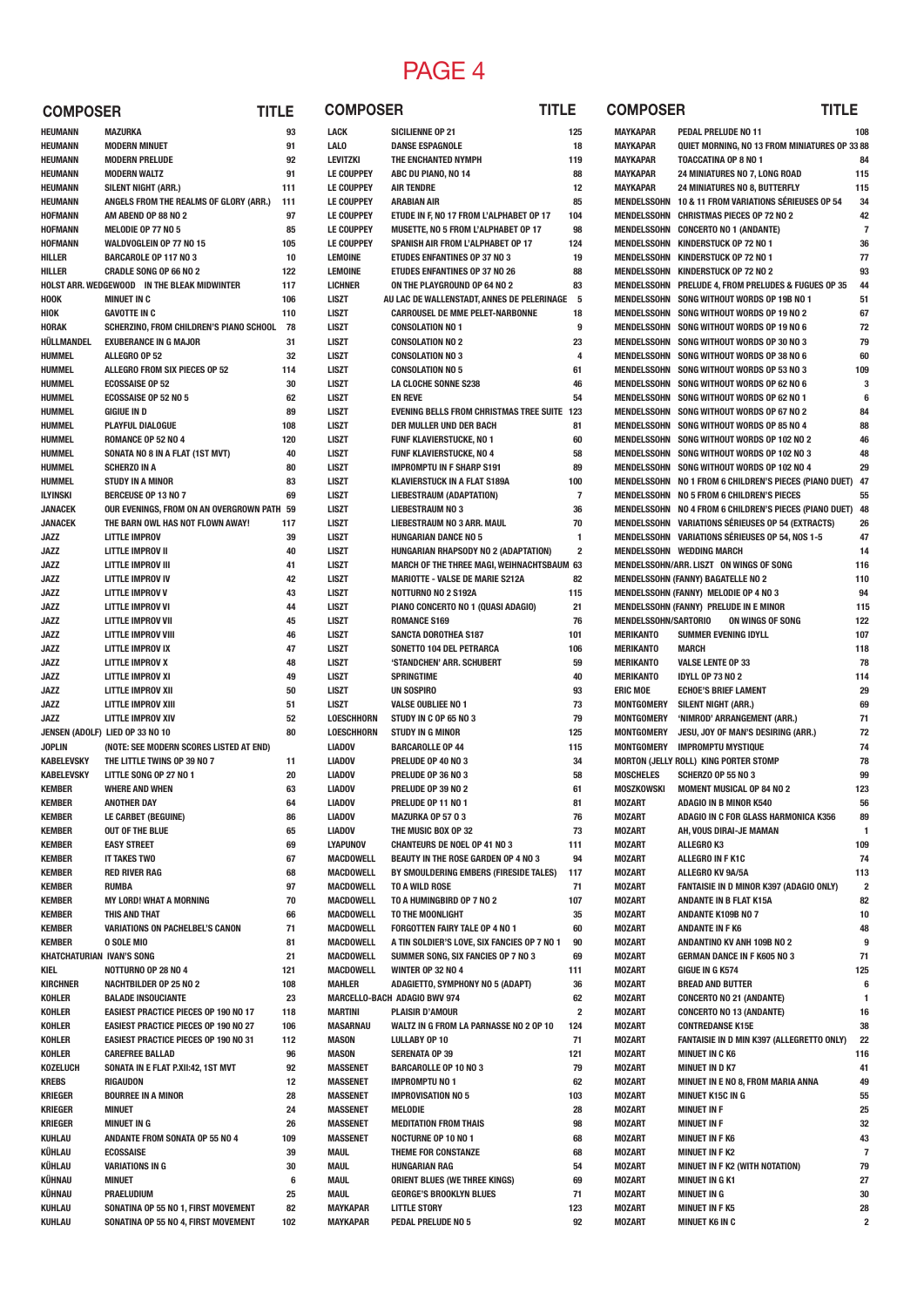| <b>MOZART</b>         | <b>MINUET IN C K6 (WITH NOTATION)</b>                      | 76                      | RAMEAU                            | LA VILLEGOISE                              | 85       | S0             |
|-----------------------|------------------------------------------------------------|-------------------------|-----------------------------------|--------------------------------------------|----------|----------------|
| <b>MOZART</b>         | PIECE IN A MINOR K15K                                      | 34                      | <b>RAMEAU</b>                     | LE RAPPEL DES OISEAUX                      | 18       | S <sub>(</sub> |
| <b>MOZART</b>         | PIECE IN E K15MM. FROM LONDON SKETCHBOOK 37                |                         | <b>RAMEAU</b>                     | <b>LE TAMBOURIN</b>                        | 6        | S(             |
| <b>MOZART</b>         | PIECE IN F KV15H                                           | 31                      | <b>RAMEAU</b>                     | <b>LES SAUVAGES</b>                        | 7        | S(             |
|                       |                                                            |                         |                                   |                                            |          |                |
| <b>MOZART</b>         | PIECE IN F K33B                                            | 42                      | <b>RAMEAU</b>                     | <b>LES TENDRES PLAINTES</b>                | 36       | S(             |
| <b>MOZART</b>         | <b>RONDO ALLA TURCA</b>                                    | 107                     | <b>RAMEAU</b>                     | <b>MINUET IN D</b>                         | 33       | S(             |
| <b>MOZART</b>         | <b>RONDO FROM 12 LITTLE PIECES</b>                         | 100                     | <b>RAMEAU</b>                     | MINUET IN C FROM PIECES DE CLAVECIN        | 119      | S(             |
| <b>MOZART</b>         | RONDO K15                                                  | 4                       | <b>RAMEAU</b>                     | RIGAUDON                                   | 12       | S(             |
| <b>MOZART</b>         | <b>RONDO K511</b>                                          | 5                       | <b>RAMEAU</b>                     | <b>RONDINO</b>                             | 15       | S(             |
|                       |                                                            |                         |                                   |                                            |          |                |
| <b>MOZART</b>         | RONDO K511 IN A MINOR (WITH LESSON)                        | 69                      | <b>RATHGEBER</b>                  | <b>ALLEGRO</b>                             | 33       | S(             |
| <b>MOZART</b>         | RONDO IN D K485                                            | 110                     | <b>RAVEL</b>                      | <b>MENUET ANTIQUE</b>                      | 83       | S(             |
| <b>MOZART</b>         | SONATA IN G K283, ALLEGRO                                  | 95                      | <b>RAVEL</b>                      | <b>MINUET IN C SHARP MINOR</b>             | 75       | S(             |
| <b>MOZART</b>         |                                                            | 117                     | <b>RAVEL</b>                      | <b>MINUET FROM SONATINE</b>                | 96       | S(             |
|                       | <b>SONATA K283, ANDANTE</b>                                |                         |                                   |                                            |          |                |
| <b>MOZART</b>         | SONATA IN A MINOR K310 (SLOW MVT)                          | 62                      | <b>RAVEL</b>                      | PAVANE POUR UNE INFANTE DEFUNTE            | 59       | S(             |
| <b>MOZART</b>         | SONATA IN F K332 (2ND MVT)                                 | 50                      | <b>RAVEL</b>                      | <b>PRELUDE (1913)</b>                      | 68       | S(             |
| <b>MOZART</b>         | SONATA IN C MINOR K457 (1ST MVT)                           | 26                      | <b>REBIKOV</b>                    | <b>CHRISTMAS TREE WALTZ OP 21</b>          | 105      | S(             |
| <b>MOZART</b>         | SONATA IN C MINOR K457 (3RD MVT)                           | 32                      | <b>REBIKOV</b>                    | VALSE MINIATURE OP 10 NO 10                | 91       | S(             |
|                       |                                                            |                         |                                   |                                            |          |                |
| <b>MOZART</b>         | SONATA IN C K545, FIRST MOVEMENT                           | 119                     | <b>REGER</b>                      | MARIA WIEGENLIED OP 76 NO 52               | 11       | S(             |
| <b>MOZART</b>         | SONATA K545 (ANDANTE, SLOW MVT)                            | 3                       | REICHA                            | ETUDE DANS LE GENRE FUGUE OP 97 NO 1A      | 105      | S(             |
| <b>MOZART</b>         | SONATA K545 (RONDO, LAST MVT)                              | 80                      | REICHA                            | ETUDE DANS LE GENRE FUGUE OP 97 NO 6       | 118      | S(             |
| <b>MOZART</b>         | SONATA K457 (1ST MVT)                                      | 26                      | 105REINAGLE                       | <b>INTRODUCTION</b>                        | 36       | S(             |
|                       |                                                            | 72                      |                                   |                                            | 94       | S(             |
| <b>MOZART</b>         | SONATA IN F K280 (3RD MVT)                                 |                         | REINAGLE                          | NO 11 FROM 24 SHORT & EASY PIECES OP 1     |          |                |
| <b>MOZART</b>         | SONATA IN B FLAT K570, ADAGIO                              | 106                     | REINAGLE                          | NO 8 FROM SHORT & EASY PIECES OP 1         | 116      | S(             |
| <b>MOZART</b>         | MINUET IN D, NOTEBOOK FOR MARIA ANNA                       | 45                      | <b>REINAGLE</b>                   | <b>MINUET IN C</b>                         | 28       | S(             |
| <b>MOZART</b>         | <b>MINUET AND TRIO IN G K1E &amp; F</b>                    | 94                      | REINAGLE                          | MINUET IN C OP 1 NO 10                     | 91       | S(             |
| <b>MOZART</b>         | <b>VALSE FAVORITE K606</b>                                 | 65                      | REINAGLE                          | PROMENADE                                  | 34       | S(             |
|                       |                                                            |                         | <b>REINAGLE</b>                   |                                            |          | S(             |
| <b>MOZART/LISZT</b>   | AVE VERUM TRANSCRIPTION                                    | 13                      |                                   | SHORT AND EASY PIECES OP 1 NO 4            | 107      |                |
| <b>MOZART L</b>       | BOUREE, NO 11, NOTEBOOK FOR WOLFGANG                       | 119                     | <b>REINECKE</b>                   | <b>ELEGY</b>                               | 14       | S(             |
| <b>MOZART L</b>       | <b>BURLESQUE</b>                                           | 80                      | <b>REINECKE</b>                   | <b>MINUET IN C</b>                         | 18       | S(             |
| <b>MOZART L</b>       | <b>MINUET IN C</b>                                         | 99                      | <b>REINECKE</b>                   | PRELUDE FROM SERENADE NO 1 OP 183          | 119      | S(             |
| <b>MOZART L</b>       | MINUET D MIN, NOTEBOOK FOR MARIA ANNA                      | 64                      | <b>REINECKE</b>                   | <b>RONDINO PASTORALE</b>                   | 122      | S(             |
|                       |                                                            |                         |                                   |                                            |          |                |
| <b>MOZART L</b>       | MINUET IN D, NOTEBOOK FOR MARIA ANNA                       | 35                      | <b>REINECKE</b>                   | <b>MINUET IN C</b>                         | 78       | S(             |
| <b>MOZART L</b>       | <b>MINUET IN F</b>                                         | 90                      | <b>REINECKE</b>                   | SONATINA OP 47 NO 1 (3RD MVT)              | 56       | S(             |
| <b>MOZART L</b>       | MUSETTE, NOTEBOOK FOR WOLFGANG NO 14                       | 104                     | <b>REINECKE</b>                   | SONATINA OP 136 NO 1                       | 46       | S(             |
| MOSZKOWSKI            | NO 4, 12 ETUDES FOR THE LEFT HAND OP 92                    | 80                      | <b>REINECKE</b>                   | OP 107 NO 8 (SLEEP, MY LITTLE DOLL, SLEEP) | 114      | S(             |
|                       |                                                            |                         |                                   |                                            |          |                |
| <b>MUSSORGSKY</b>     | <b>MÉDITATION</b>                                          | 38                      | <b>REINECKE</b>                   | <b>STUDY OP 121 NO 1</b>                   | 125      | S(             |
| <b>MUSSORGSKY</b>     | THE OLD CASTLE, FROM PICTURES AT AN EXH                    | 58                      | <b>RESPIGHI</b>                   | <b>NATALE, NATALE! (FOUR HANDS)</b>        | 99       | S(             |
| <b>MUSSORGSKY</b>     | PICTURES AT AN EXHIBITION (HIGHLIGHTS)                     | $\mathbf{1}$            | RIMSKY-KORSAKOV FUGUE             |                                            | 10       | S(             |
| <b>MUSSORGSKY</b>     | A TEAR                                                     | 12                      |                                   | RIMSKY-KORSAKOV FLIGHT OF THE BUMBLEBEE    | 5        | S(             |
| NAZARETH              | <b>TANGO BRASILIERO 'ODEON'</b>                            | 66                      |                                   | RIMSKY-KORSAKOV ROMANCE OP 15 NO 2         | 95       | S(             |
|                       |                                                            |                         |                                   |                                            |          |                |
| NAZARETH              | <b>BREJEIRO (BRAZILIAN TANGO)</b>                          | 70                      | <b>ROSE</b>                       | JAZZ PRELUDE OP 28 NO 4 AFTER CHOPIN       | 108      | S(             |
| <b>NAZARETH</b>       | <b>VALSA CONFIDENCIAS</b>                                  | 81                      | <b>ROYER</b>                      | L'AIMABLE                                  | 114      | S(             |
| NAZARETH              | <b>VALSA LENTA</b>                                         |                         |                                   |                                            |          |                |
|                       |                                                            | 92                      | <b>RUBINSTEIN</b>                 | MELODY OP 3 NO 1                           | 7        | S(             |
|                       |                                                            |                         |                                   |                                            |          |                |
| <b>NEUSTAETER</b>     | <b>NOVEMBER FIRE</b>                                       | 103                     | <b>RYBA</b>                       | <b>LITTLE INTERVENTION NO 1</b>            | 35       | S(             |
| <b>NEVIN</b>          | <b>NARCISSUS</b>                                           | 122                     | <b>RYBA</b>                       | <b>LITTLE INTERVENTION NO 2</b>            | 38       | S(             |
| <b>NIELSEN</b>        | DANCE OF THE ELVES OP 3 NO 5                               | 106                     | <b>SAINT-LUC</b>                  | <b>BOURREE IN G</b>                        | 95       | S(             |
| <b>NIELSEN</b>        | HUMORESQUE BAGATELLE OP 11 NO 1                            | 60                      | <b>SAINT-SAENS</b>                | <b>BAGATELLE OP 3 NO 3</b>                 | 91       | S(             |
| <b>NIELSEN</b>        | <b>HUMORESKE OP 3 NO 2</b>                                 | 121                     | <b>SAINT-SAENS</b>                | THE SWAN (CELLO & PIANO)                   | 26       | S(             |
|                       |                                                            |                         |                                   |                                            |          |                |
| <b>NIELSEN</b>        | A LITTLE SLOW WALTZ OP 11 NO 3                             | 93                      |                                   | SAINT-SAENS ARR. SILOTI THE SWAN           | 94       | S(             |
| <b>NIELSEN</b>        | FOLK TUNE OP 3 NO 1                                        | 99                      | <b>SAINT-SAENS</b>                | <b>VALSE NONCHALANTE</b>                   | 123      | S(             |
| NORTON                | HANGIN' OUT                                                | 57                      | Satie                             | <b>IDYLLE, NO 1 FROM AVANT-DERNIERES</b>   | 113      | S(             |
| <b>NORTON</b>         | <b>GIVE IT TIME</b>                                        | 57                      | <b>SATIE</b>                      | <b>NO 1 FROM FOUR PRELUDES</b>             | 90       | S(             |
|                       | <b>MISTY-EYED</b>                                          | 58                      |                                   | JE TE VEUX                                 | 84       | S(             |
| <b>NORTON</b>         |                                                            |                         | <b>SATIE</b>                      |                                            |          |                |
| <b>NORTON</b>         | <b>FARMYARD BLUES</b>                                      | 58                      | <b>SATIE</b>                      | <b>GYMNOPEDIE NO 1</b>                     | 100 & 59 | S(             |
| <b>NORTON</b>         | <b>FIREMAN'S BOOGIE</b>                                    | 59                      | <b>SATIE</b>                      | <b>GYMNOPEDIE NO 2</b>                     | 68       | S(             |
| <b>NORTON</b>         | A BRIEF TANGO                                              | 60                      | <b>SATIE</b>                      | <b>GYMNOPEDIE NO 3</b>                     | 91       | S(             |
| <b>NORTON</b>         | <b>IT TAKES TWO</b>                                        | 60                      | <b>SATIE</b>                      | <b>GNOSSIENNE NO 1</b>                     | 64       | S(             |
|                       | <b>COPS AND ROBBERS</b>                                    | 61                      |                                   | <b>GNOSSIENNE NO 3</b>                     | 90       | S(             |
| <b>NORTON</b>         |                                                            |                         | <b>SATIE</b>                      |                                            |          |                |
| <b>NORTON</b>         | <b>MAGIC BREADCRUMBS</b>                                   | 61                      | <b>SATIE</b>                      | <b>GNOSSIENNE NO 4</b>                     | 72       | S(             |
| <b>NORTON</b>         | <b>FEELIN' BOOGIE WOOGIE</b>                               | 75                      | <b>SATIE</b>                      | <b>GNOSSIENNE NO 5</b>                     | 86       | S(             |
| <b>PACHELBEL</b>      | CANON                                                      | $\overline{\mathbf{2}}$ | <b>SATIE</b>                      | LE PICCADILLY                              | 106      | S(             |
| PACHELBEL             | CHACONNE                                                   | 15                      | <b>SATIE</b>                      | <b>OGIVE NO 1</b>                          | 90       | S(             |
| PACHELBEL             | <b>FUGUE IN C P.144</b>                                    | 108                     |                                   | PETIT PRÉLUDE À LA JOURNÉE                 | 117      | S(             |
|                       |                                                            |                         | <b>SATIE</b>                      |                                            |          |                |
| PACHULSKI             | PRELUDE IN C MINOR OP 8 NO 1                               | 85                      | <b>SATIE</b>                      | <b>VALSE-BALLET OP 62</b>                  | 120      | S(             |
| PADEREWSKI            | NOCTURNE IN B FLAT OP 16 NO 4                              | 73                      | SCAMBATI                          | PREALUDIUM FROM POETIC MELODIES            | 35       | S(             |
| <b>PAGANINI</b>       | <b>CAPRICE NO 24</b>                                       | 5                       | <b>SCARLATTI</b>                  | <b>GAVOTTA</b>                             | 5        | S(             |
| PAGANINI              | <b>CAPRICE NO 24 (WITH NOTATION)</b>                       | 80                      | <b>SCARLATTI</b>                  | <b>LA FOLÍA</b>                            | 1        | S(             |
|                       |                                                            |                         |                                   |                                            |          |                |
| <b>PESSARD</b>        | ANDALOUSE P[ 20 NO 8                                       | 120                     | <b>SCARLATTI</b>                  | <b>MINUET IN C L217</b>                    | 78       | S(             |
|                       | PETERSON-BERGER GOING TO CHURCH OP 16 NO 6                 | 102                     | <b>SCARLATTI</b>                  | <b>SONATA IN B FLAT K440</b>               | 40       | S(             |
|                       | PETERSON-BERGER CHORUS MYSTICUS                            | 112                     | <b>SCARLATTI</b>                  | SONATA IN E FLAT K474                      | 68       | S(             |
| PLEYEL                | PRECESSION SOLENNELLE                                      | 15                      | <b>SCARLATTI</b>                  | SONATA IN F K466                           | 58       | S(             |
| <b>PRAETORIUS</b>     | <b>GERMAN DANCE</b>                                        | 26                      | <b>SCARLATTI</b>                  | SONATA IN C                                | 23       | S(             |
| <b>PUCCINI</b>        | <b>MUSETTA'S WALTZ (ADAPT)</b>                             | 36                      | <b>SCARLATTI</b>                  | SONATA IN F K106                           | 116      | S(             |
|                       |                                                            |                         |                                   |                                            |          |                |
| <b>PURCELL</b>        | AIR                                                        | 14                      | <b>SCARLATTI</b>                  | SONATA IN C K159                           | 43       | S(             |
| <b>PURCELL</b>        | AIR IN D MINOR ZT 676                                      | 84                      | SCARLATTI                         | <b>SONATA K34</b>                          | 33       | S(             |
| <b>PURCELL</b>        | <b>MARCH</b>                                               | 6                       | <b>SCARLATTI</b>                  | SONATA IN A K208                           | 109      | S(             |
| <b>PURCELL</b>        | <b>OLD DANCE TUNE</b>                                      | 9                       | <b>SCARLATTI</b>                  | SONATA IN G K431                           | 87       | S(             |
|                       |                                                            |                         |                                   |                                            |          |                |
| <b>PURCELL</b>        | SUITE IN G Z660                                            | 29                      | <b>SCARLATTI</b>                  | SONATA IN E K380                           | 63       | S(             |
|                       | RACHMANINOV ELEGIE OP 3 NO 1                               | 87                      | <b>SCARLATTI</b>                  | <b>SONATA IN D K430</b>                    | 104      | S(             |
|                       | RACHMANINOV ETUDE-TABLEAU OP 33 NO 8                       | 76                      | <b>SCARLATTI</b>                  | SONATA IN F MINOR K481                     | 98       | S(             |
|                       | RACHMANINOV PRELUDE OP 23 NO 4                             | 99                      | SCARLATTI                         | SONATA IN D K491                           | 119      | S(             |
|                       | RACHMANINOV PRELUDE OP 23 NO 6                             | 122                     | <b>SCARLATTI</b>                  | SONATA IN D MINOR K32                      | 83       | S(             |
|                       |                                                            |                         |                                   |                                            |          |                |
|                       | RACHMANINOV PRELUDE OP 3 NO 2                              | 103                     | <b>SCARLATTI</b>                  | SONATA NO 1                                | 3        | S(             |
| RACHMANINOV<br>RAMEAU | RHAPSODY ON THEME OF PAGANINI (ARR.)<br><b>LA BOITEUSE</b> | 76<br>23                | <b>SCARLATTI</b><br><b>SCHEIN</b> | SONATA IN A K322<br>ALLEMANDE              | 91<br>9  | S(<br>S(       |

| 85           | <b>SCHUBERT</b>                    | <b>ADAGIO IN G D178</b>                                                        | 121       |
|--------------|------------------------------------|--------------------------------------------------------------------------------|-----------|
| 18           | <b>SCHUBERT</b>                    | ALLEGRETTO D915                                                                | 36        |
| 6            | <b>SCHUBERT</b>                    | SONATA IN A D664, ANDANTE                                                      | 39        |
| 7<br>36      | <b>SCHUBERT</b><br><b>SCHUBERT</b> | CHILDREN'S MARCH IN G D928 (DUET)<br><b>COTILLON D976</b>                      | 30<br>22  |
| 33           | <b>SCHUBERT</b>                    | <b>DEATH AND THE MAIDEN</b>                                                    | 7         |
| 119          | <b>SCHUBERT</b>                    | DIVERTISSEMENT A L'HONGROISE (4 HANDS)                                         | 18        |
| 12           | <b>SCHUBERT</b>                    | <b>ECOSSAISE NO 8 D299</b>                                                     | 40        |
| 15           | <b>SCHUBERT</b>                    | <b>ECOSSAISE NO 1 D299</b>                                                     | 50        |
| 33           | <b>SCHUBERT</b>                    | <b>ECOSSAISE NO 7 D299</b>                                                     | 60        |
| 83           | <b>SCHUBERT</b>                    | <b>ECOSSAISE NO 5 D977</b>                                                     | 89        |
| 75           | <b>SCHUBERT</b>                    | FANTASIE OP 103 (4 HANDS) (1ST MVT)                                            | 1         |
| 96           | <b>SCHUBERT</b>                    | FOUR LÄNDLER D814 (4 HANDS)                                                    | 25        |
| 59           | <b>SCHUBERT</b>                    | <b>GERMAN DANCE NO 2 D783</b>                                                  | 73        |
| 68           | <b>SCHUBERT</b>                    | <b>GERMAN DANCE NO 5 D420</b>                                                  | 33        |
| 105<br>91    | <b>SCHUBERT</b><br><b>SCHUBERT</b> | <b>GERMAN DANCE NO 1 D420</b><br><b>GERMAN DANCE NO 2 D420</b>                 | 11<br>29  |
| 11           | <b>SCHUBERT</b>                    | <b>GERMAN DANCE NO 2 D783</b>                                                  | 73        |
| 105          | <b>SCHUBERT</b>                    | <b>GERMAN DANCE NO 5 D783</b>                                                  | 76        |
| 118          | <b>SCHUBERT</b>                    | <b>GERMAN DANCE NO 7 D783</b>                                                  | 85        |
| 36           | <b>SCHUBERT</b>                    | <b>HUNGARIAN MELODY D817</b>                                                   | 57        |
| 94           | <b>SCHUBERT</b>                    | <b>IMPROMPTU IN E FLAT OP 90 NO 2</b>                                          | 118       |
| 116          | <b>SCHUBERT</b>                    | <b>IMPROMPTU IN G FLAT OP 90 NO 3</b>                                          | 68        |
| 28           | <b>SCHUBERT</b>                    | <b>IMPROMPTU IN A FLAT D935 NO 2</b>                                           | 95        |
| 91           | <b>SCHUBERT</b>                    | <b>LANDLER D354 IN D</b>                                                       | 10        |
| 34           | <b>SCHUBERT</b>                    | <b>LANDLER D790 NO 1 IN D</b>                                                  | 37        |
| 107          | <b>SCHUBERT</b>                    | <b>MARCH MILITAIRE (ARRANGEMENT)</b>                                           | 16        |
| 14<br>18     | <b>SCHUBERT</b><br><b>SCHUBERT</b> | <b>MARCH MILITAIRE</b><br><b>MINUET IN A D334</b>                              | 48<br>28  |
| 119          | <b>SCHUBERT</b>                    | <b>MINUET NO 1 D41</b>                                                         | 24        |
| 122          | <b>SCHUBERT</b>                    | <b>MINUET NO 17 D41</b>                                                        | 26        |
| 78           | <b>SCHUBERT</b>                    | <b>MINUET D600</b>                                                             | 114       |
| 56           | <b>SCHUBERT</b>                    | <b>MOMENT MUSICAL D780 NO 1</b>                                                | 80        |
| 46           | <b>SCHUBERT</b>                    | <b>MOMENT MUSICAL D780 NO 3</b>                                                | 3         |
| 114          | <b>SCHUBERT</b>                    | <b>MOMENT MUSICAL D780 NO 2</b>                                                | 49        |
| 125          | <b>SCHUBERT</b>                    | <b>MOMENT MUSICAL D780 NO 4</b>                                                | 34        |
| 99           | <b>SCHUBERT</b>                    | <b>NOTTURNO (CHAMBER)</b>                                                      | 9         |
| 10           | <b>SCHUBERT</b>                    | PIANO TRIO NO 2 (2ND MVT)                                                      | 4         |
| 5            | <b>SCHUBERT</b>                    | SCHERZO IN B FLAT D593 NO 1                                                    | 43        |
| 95           | <b>SCHUBERT</b>                    | SCHERZO IN D FLAT D593 NO 2                                                    | 45        |
| 108<br>114   | <b>SCHUBERT</b><br><b>SCHUBERT</b> | SONATA IN A D664 (IST MVT)<br>SONATA IN A D664 (ANDANTE)                       | 41<br>74  |
| 7            | <b>SCHUBERT</b>                    | SONATA IN A OP 120 D664 (LAST MVT)                                             | 46        |
| 35           |                                    | SCHUBERT/LISZT TROCKNE BLUMEN                                                  | 15        |
| 38           |                                    | SCHUBERT/LISZT DER MULLER UND DER BACH                                         | 81        |
| 95           | <b>SCHUBERT</b>                    | <b>WALTZ D844</b>                                                              | 20        |
| 91           | <b>SCHUBERT</b>                    | <b>WALTZ D980 NO 1</b>                                                         | 14        |
| 26           | <b>SCHUBERT</b>                    | <b>WALTZ OP 18 NO 5</b>                                                        | 38        |
| 94           | <b>SCHUBERT</b>                    | <b>WALTZ IN B MINOR D145</b>                                                   | 63        |
| 123          | <b>SCHUBERT</b>                    | <b>VALSE SENTIMENTALE OP 50 NO 13</b>                                          | 109       |
| 113          | <b>SCHUMANN</b>                    | <b>ABEGG VARIATIONS OP 1 (THEME)</b>                                           | 33        |
| 90           | <b>SCHUMANN</b>                    | ALBUMBLATTER OP 124 NO 6 (CRADLE SONG)                                         | 30        |
| 84<br>0 & 59 | <b>SCHUMANN</b><br><b>SCHUMANN</b> | ALBUMBLATTER OP 124 NO 4 (WALTZ)<br>ALBUMLEAF NO 4 FROM OP 99                  | 32<br>35  |
| 68           | <b>SCHUMANN</b>                    | <b>ARABESKE OP 18</b>                                                          | 97        |
| 91           | <b>SCHUMANN</b>                    | BUNTE BLATTER OP 99, 3 MORNING PIECES (1-3) 48                                 |           |
| 64           | <b>SCHUMANN</b>                    | <b>CARNIVAL OF VIENNA (INTERMEZZO)</b>                                         | 12        |
| 90           | <b>SCHUMANN</b>                    | <b>CARNIVAL OF VIENNA (ROMANZE)</b>                                            | 68        |
| 72           | <b>SCHUMANN</b>                    | <b>DAVIDSBÜNDLERTÄNZE OP 6 NO 2</b>                                            | 38        |
| 86           | <b>SCHUMANN</b>                    | DU BIST WIE EINE BLUME OP 25 NO 24 (SONG)                                      | 108       |
| 106          | <b>SCHUMANN</b>                    | ÉTUDES SYMPHONIQUES OP 13 (EXTRACT)                                            | 27        |
| 90           | <b>SCHUMANN</b>                    | EINSAME BLUMEN, FROM WALDSZENEN (DUET)                                         | 51        |
| 117          | <b>SCHUMANN</b>                    | FANTASIESTÜCKE OP 12 NO 1 ('DES ABENDS')                                       | 57        |
| 120          | <b>SCHUMANN</b>                    | FANTASIESTÜCKE OP 12 NO 3 ('WARUM')                                            | 21        |
| 35           | <b>SCHUMANN</b><br><b>SCHUMANN</b> | NO 1 OP 102 (CELLO AND PIANO)<br>ÉTUDES SYMPHONIQUES OP 13, NO 2               | 28        |
| 5<br>1       | <b>SCHUMANN</b>                    | ALBUM FOR YOUNG OP 68 NO 1, MELODY                                             | 34<br>89  |
| 78           | <b>SCHUMANN</b>                    | ALBUM FOR YOUNG OP 68, THE DANCING BEAR                                        | 13        |
| 40           | <b>SCHUMANN</b>                    | ALBUM FOR YOUNG OP 68, FIRST SORROW                                            | 18        |
| 68           | <b>SCHUMANN</b>                    | ALBUM FOR YOUNG OP 68, HUNTING SONG                                            | 101       |
| 58           | <b>SCHUMANN</b>                    | ALBUM FOR YOUNG OP 68 NO 14 LITTLE STUDY                                       | 1         |
| 23           | <b>SCHUMANN</b>                    | ALBUM FOR YOUNG OP 68 NO 14 LITTLE STUDY                                       | 69        |
| 116          | <b>SCHUMANN</b>                    | ALBUM FOR YOUNG OP 68 NO 35, MIGNON                                            | 16        |
| 43           | <b>SCHUMANN</b>                    | ALBUM FOR THE YOUNG OP 68 NO 39 WINTER II 123                                  |           |
| 33           | <b>SCHUMANN</b>                    | ALBUM FOR YOUNG OP 68 NO 41 NORDIC SONG                                        | 26        |
| 109          | <b>SCHUMANN</b>                    | ALBUM FOR YOUNG OP 68 NO 8 WILD HORSEMAN                                       | 9         |
| 87           | <b>SCHUMANN</b>                    | ALBUM FOR YOUNG OP 68 NO 1 MELODY                                              | 10        |
| 63           | <b>SCHUMANN</b>                    | ALBUM FOR YOUNG OP 68 NO 10 PEASANT<br>ALBUM FOR YOUNG OP 68 NO 11 SICIELIENNE | 5         |
| 104<br>98    | <b>SCHUMANN</b><br><b>SCHUMANN</b> | ALBUM FOR YOUNG OP 68 NO 18 REAPER                                             | 120<br>66 |
| 119          | <b>SCHUMANN</b>                    | ALBUM FOR YOUNG OP 68 NO 28 REMEMBRANCE114                                     |           |
| 83           | <b>SCHUMANN</b>                    | ALBUM FOR YOUNG NO 3 HUMMING SONG                                              | 46        |
| 3            | <b>SCHUMANN</b>                    | ALBUM FOR YOUNG NO 36 ITALIAN SAILOR                                           | 73        |
| 91           | <b>SCHUMANN</b>                    | ALBUM FOR YOUNG OP 36 WINTERTIME 1                                             | 111       |
| 9            | <b>SCHUMANN</b>                    | ALBUM LEAVES OP 124 NO 16 SCHLUMMERLIED 90                                     |           |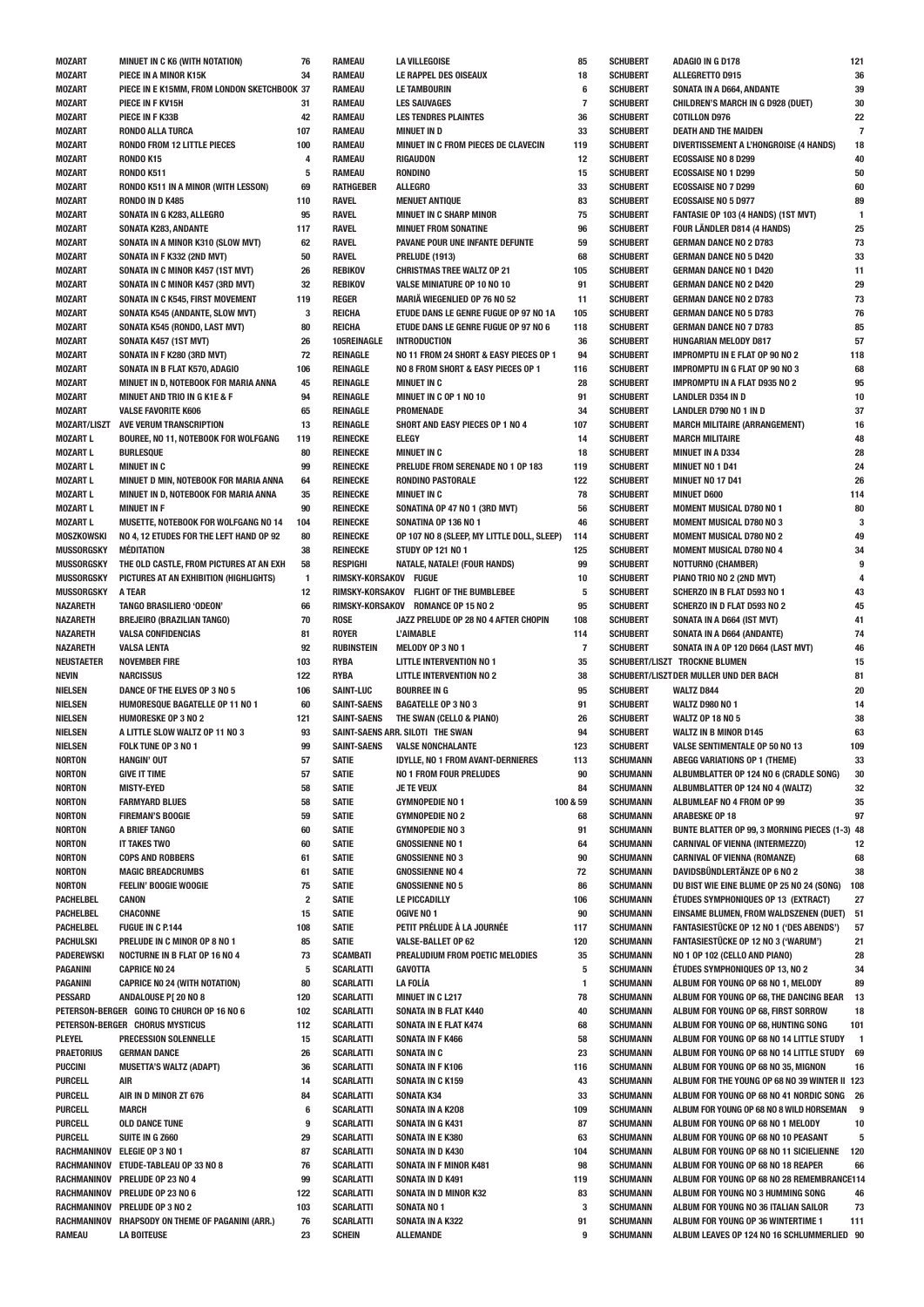| <b>SCHUMANN</b>                      | <b>NOVELLETTE OP 21 NO 1</b>                                                              | 59                      | <b>TANNER</b>                            | <b>LULLABY FOR PRINCE GEORGE</b>                                             | 75           |
|--------------------------------------|-------------------------------------------------------------------------------------------|-------------------------|------------------------------------------|------------------------------------------------------------------------------|--------------|
| <b>SCHUMANN</b>                      | <b>PAPILLONS (EXCERPTS)</b>                                                               | 3                       | <b>TANNER</b>                            | <b>LAMENT FOR TYPHOON HAIYAN</b>                                             | 77           |
| <b>SCHUMANN</b>                      | PAPILLONS, NOS 5 AND 7                                                                    | 49                      | <b>TANNER</b>                            | <b>LOCH JEDMON</b>                                                           | 79           |
| <b>SCHUMANN</b><br><b>SCHUMANN</b>   | PAPILLONS, NOS 4 AND 6<br>PIANO CONCERTO (SLOW MVT)                                       | 52<br>$\overline{2}$    | <b>TANNER</b><br><b>TCHAIKOVSKY</b>      | <b>ZEBRA CROSSING</b><br><b>CONCERTO NO 1 (SLOW MVT)</b>                     | 90<br>5      |
| <b>SCHUMANN</b>                      | PIECE IN A POPULAR STYLE (CHAMBER)                                                        | 11                      | <b>TCHAIKOVSKY</b>                       | IN CHURCH, OP 39 NO 23                                                       | 76           |
| <b>SCHUMANN</b>                      | 3 ROMANCES OP 28, NO 2                                                                    | 79                      | <b>TCHAIKOVSKY</b>                       | <b>CHASON TRISTE, OP 40 NO 2</b>                                             | 96           |
| <b>SCHUMANN</b>                      | ROMANCE OP 11 NO 1                                                                        | 110                     | <b>TCHAIKOVSKY</b>                       | JANUARY FROM THE SEASONS OP 37A                                              | 105          |
| <b>SCHUMANN</b>                      | SCENES FROM CHILDHOOD NO 1, OF FOREIGN                                                    | 103                     | <b>TCHAIKOVSKY</b>                       | <b>MARCH FROM THE SEASONS OP 37A</b>                                         | 4            |
| <b>SCHUMANN</b>                      | SCENES FROM CHILDHOOD NO 2, CURIOUS                                                       | 55                      | <b>TCHAIKOVSKY</b>                       | APRIL FROM THE SEASONS OP 37A                                                | 77           |
| <b>SCHUMANN</b>                      | SCENES FROM CHILDHOOD NO 4, ENTREATING                                                    | 47                      | <b>TCHAIKOVSKY</b>                       | <b>MAY FROM THE SEAONS OP 37A</b>                                            | 83           |
| <b>SCHUMANN</b>                      | <b>SCENES FROM CHILDHOOD NO 7 TRAUMEREI</b>                                               | 28                      | <b>TCHAIKOVSKY</b>                       | JUNE FROM THE SEASONS OP 37A                                                 | 34           |
| <b>SCHUMANN</b>                      | <b>SCENES FROM CHILDHOOD NO 7 TRAUMEREI</b>                                               | 103                     | <b>TCHAIKOVSKY</b>                       | <b>OCTOBER FROM THE SEASONS OP 37A</b>                                       | 62           |
| <b>SCHUMANN</b>                      | SCENES FROM CHILDHOOD NO 8, FIRESIDE                                                      | 55                      | <b>TCHAIKOVSKY</b>                       | <b>NOVEMBER FROM THE SEASONS OP 37A</b><br>DECEMBER FROM TJE SEASONS OP 37A  | 88<br>117    |
| <b>SCHUMANN</b><br><b>SCHUMANN</b>   | SCENES FROM CHILDHOOD NO 12, CHILD SLEEP 78<br>SCENES FROM CHILDHOOD NO 6, HOBBY-HORSE103 |                         | <b>TCHAIKOVSKY</b><br><b>TCHAIKOVSKY</b> | <b>MORNING PRAYER OP 39 NO 1</b>                                             | 121          |
| <b>SCHUMANN</b>                      | SCENES FROM CHILDHOOD NO 13, THE POET                                                     | $\overline{\mathbf{2}}$ | <b>TCHAIKOVSKY</b>                       | THE NEW DOLL OP 39 NO 6                                                      | 38           |
| <b>SCHUMANN</b>                      | SCENES FROM CHILDHOOD NO 13, THE POET                                                     | 103                     | <b>TCHAIKOVSKY</b>                       | THE DOLL'S FUNERAL OP 39 NO 8                                                | 80           |
| <b>SCHUMANN</b>                      | <b>SCENES FROM CHILDHOOD NO 1-3 (DUET)</b>                                                | 43                      | <b>TCHAIKOVSKY</b>                       | THE SICK DOLL OP 39 NO 7                                                     | 16           |
| <b>SCHUMANN</b>                      | <b>SCENES FROM CHILDHOOD 7 TRAUMEREI (DUET)</b>                                           | 44                      | <b>TCHAIKOVSKY</b>                       | <b>MAZURKA OP 39 NO 10</b>                                                   | 87           |
| <b>SCHUMANN</b>                      | SONATA FOR VIOLIN AND PIANO (2ND MVT)                                                     | 19                      | <b>TCHAIKOVSKY</b>                       | NEAOPOLITAN SONG OP 39 NO 18                                                 | 101          |
| <b>SCHUMANN</b>                      | SONATA FOR THE YOUNG OP 118 NO 1, 1ST MVT                                                 | 86                      | <b>TCHAIKOVSKY</b>                       | RUSSIAN SONG, OP 39 NO 11                                                    | 51           |
| <b>SCHUMANN</b>                      | <b>WALDSZENEN OP 82, ABSCHIED</b>                                                         | 82                      | <b>TCHAIKOVSKY</b>                       | ITALIAN SONG, OP 39 NO 15                                                    | 74           |
| <b>SCHUMANN</b>                      | WALDSZENEN OP 82, THE PROPHET BIRD                                                        | 56                      | <b>TCHAIKOVSKY</b>                       | SWEET DREAMS, OP 39 NO 21                                                    | 70           |
| <b>SCHUMANN</b>                      | <b>WALDSZENEN OP 82, EINTRITT</b><br>SCHUMANN ARR GODOWSKY 'A FLOWER TO ME THOU SEEMEST'  | 74<br>108               | <b>TCHAIKOVSKY</b><br><b>TCHAIKOVSKY</b> | POLKA, OP 39 NO 14<br>OLD FRENCH SONG, OP 39 NO 16                           | 64<br>7      |
| <b>SCHUMANN C.</b>                   | ROMANCE OP 11 NO 2                                                                        | 41                      | <b>TCHAIKOVSKY</b>                       | SLOW MOVEMENT THEME, PIANO TRIO IN A MIN                                     | 30           |
| <b>SCHUMANN C.</b>                   | ROMANCE OP 21 NO 3                                                                        | 51                      | <b>TCHAIKOVSKY</b>                       | <b>SOLITUDE (ARR. STEPHEN HOUGH)</b>                                         | 54           |
| <b>SCHUMANN C.</b>                   | MAZURKA, NO 3 FROM SOIREES MUSICALES OP 6 52                                              |                         | <b>TCHAIKOVSKY</b>                       | THEME FROM SYMPHONY NO 6 'PATHÉTIQUE'                                        | 10           |
| <b>SCHUMANN C.</b>                   | NOTTURNO, NO2 FROM SOIREES MUSICALES OP 652                                               |                         | <b>TCHAIKOVSKY</b>                       | THEME FROM 'SWAN LAKE' (ARRANGEMENT)                                         | 50           |
| <b>SCHYTTE</b>                       | NO 8 FROM 25 MELODIOUS STUDIES OP 108                                                     | 113                     | <b>TCHAIKOVSKY</b>                       | DANCE OF THE SUGAR PLUM FAIRY (ARR.)                                         | 101          |
| <b>SCHYTTE</b>                       | NO 12 FROM 25 MELODIOUS STUDIES OP 108                                                    | 102                     | <b>TELEMANN</b>                          | <b>AIR AND BURLESQUE</b>                                                     | 34           |
| <b>SCHYTTE</b>                       | NO 16 FROM 25 MELODIOUS STUDIES OP 108                                                    | 102                     | <b>TELEMANN</b>                          | <b>CHORALE 'OUR GOD IN HEAVEN' TWV 31:2</b>                                  | 11           |
| <b>SCHYTTE</b>                       | NO 25 FROM 25 MELODIOUS STUDIES OP 108                                                    | 82                      | <b>TELEMANN</b>                          | <b>GAVOTTE IN RONDO FORM</b>                                                 | 27           |
| <b>SCRIABIN</b>                      | ALBUM LEAF OP 45 NO 1                                                                     | 33                      | <b>TELEMANN</b>                          | <b>GIGUE A L'ANGLOISE</b>                                                    | 66           |
| <b>SCRIABIN</b>                      | ETUDE OP 2 NO 1                                                                           | 24                      | <b>TELEMANN</b>                          | <b>MINUET IN G</b>                                                           | 3            |
| <b>SCRIABIN</b><br><b>SCRIABIN</b>   | ETUDE IN D SHARP MINOR OP 8 NO 12<br><b>MAZURKA OP 3 NO 3</b>                             | 92<br>60                | <b>TELEMANN</b><br><b>TELEMANN</b>       | <b>MINUET FROM OVERTURE IN G</b><br>PRELUDE IN G MINOR                       | 89<br>41     |
| <b>SCRIABIN</b>                      | <b>MAZURKA OP 3 NO 6</b>                                                                  | 11                      | <b>TELEMANN</b>                          | PRELUDE IN D                                                                 | 121          |
| <b>SCRIABIN</b>                      | <b>NOCTURNE FOR THE LEFT HAND OP 9 NO 2</b>                                               | 72                      | <b>TELEMANN</b>                          | PRELUDE IN D                                                                 | 44           |
| <b>SCRIABIN</b>                      | PRELUDE OP 9 NO 1 FOR THE LEFT HAND                                                       | 104                     | <b>TELEMANN</b>                          | RIGAUDON                                                                     | 10           |
| <b>SCRIABIN</b>                      | PRELUDE OP 2 NO 2                                                                         | 106                     | TRAD.                                    | AMAZING GRACD (ARR. NIGEL SCAIFE)                                            | 94           |
| <b>SCRIABIN</b>                      | PRELUDE NO 2 OP 11                                                                        | 26                      | TRAD.                                    | DING DONG MERRILY ON HIGH (ARR. WELBURN)                                     | 123          |
| <b>SCRIABIN</b>                      | PRELUDE OP 11 NO 4                                                                        | 41                      | TRAD.                                    | WE WISH YOU A MERRY CHRISTMAS (ARR.)                                         | 81           |
| <b>SCRIABIN</b>                      | PRELUDE OP 11 NO 11                                                                       | 37                      | TRAD.                                    | EL CANT DELS OCELLS (CATALAN)                                                | 82           |
| <b>SCRIABIN</b>                      | PRELUDE OP 13 NO 3                                                                        | 86                      | TRAD.                                    | <b>SCARBOROUGH FAIR (ARR. BERTENSHAW)</b>                                    | 87           |
| <b>SCRIABIN</b>                      | PRELUDE OP 16 NO 3                                                                        | 85                      | TRAD.                                    | SILENT NIGHT (ARR. BERTENSHAW)                                               | 123          |
| <b>SCRIABIN</b>                      | PRELUDE OP 37 NO 1                                                                        | 57                      | TRAD.                                    | THE HOLLY AND THE IVY (ARR. TANNER)                                          | 123          |
| <b>SCRIABIN</b>                      | PRELUDE OP 9 NO 1 FOR THE LEFT HAND                                                       | 47                      | TÜRK<br>TÜRK                             | <b>ALLEGRAMENTE IN B FLAT</b><br><b>AMUSEMENT IN B FLAT</b>                  | 108          |
| <b>SCRIABIN</b><br><b>SCRIABIN</b>   | SONATA NO 4 IN F SHARP (1ST MVT)<br><b>WALTZ IN D FLAT</b>                                | 40<br>16                | TÜRK                                     | LITTLE RONDO IN F                                                            | 16<br>89     |
| <b>SCAMBATI</b>                      | <b>MELODIE DE GLUCK</b>                                                                   | 98                      | TÜRK                                     | THREE LITTLE PIECES                                                          | 22           |
|                                      | SHOSTAKOVICH MERRY STORY (FROM 7 CHILDREN'S PIECES)                                       | 12                      | TÜRK                                     | <b>TWO LITTLE PIECES</b>                                                     | 25           |
|                                      | SHOSTAKOVICH THE QUIET HOUR                                                               | 15                      | <b>VERDI</b>                             | <b>ROMANCE WITHOUT WORDS</b>                                                 | 100          |
| <b>SINDING</b>                       | <b>RUSTLE OF SPRING OP 32 NO 3</b>                                                        | 102                     | <b>VERDI</b>                             | DI PROVENZA, FROM LA TRAVIATA                                                | 5            |
| <b>SJÖGREN</b>                       | <b>EROTIKON OP 10 NO 2</b>                                                                | 113                     | <b>VERDI</b>                             | TRIUMPHAL MARCH, AIDA (ADAPTATION)                                           | 52           |
| <b>SMETANA</b>                       | PISEN, NO 2 FROM SIX ALBUM LEAVES OP 2                                                    | 93                      | <b>VERDI</b>                             | LA DONNA E MOBILE (ADAPTATION)                                               | 121          |
| <b>SMETANA</b>                       | SOUVENIR, FROM FOUR SKETCHES OP 5                                                         | 64                      | <b>VON WILM</b>                          | ARMER MAN OP 81 NO 3                                                         | 104          |
| <b>SMITH</b>                         | AUTUMN MEMORIES OP 103 NO 6                                                               | 122                     | <b>VON WILM</b>                          | TO BEGIN WITH, OP 81 NO 1                                                    | 83           |
| <b>SOLER</b>                         | SONATA NO 84 IN D                                                                         | 124                     | WALDTEUFEL                               | THE SKATERS' WALTZ (ADAPTATION)                                              | 45           |
| <b>SPANSWICK</b><br><b>SPANSWICK</b> | <b>IBERIAN MIST</b>                                                                       | 124                     | <b>WARM-UP</b>                           | <b>EXERCISE FOR INTERVALS</b><br><b>EXERCISE FOR EVENNESS OF ALL FINGERS</b> | 73           |
| <b>SPANSWICK</b>                     | IN ANOTHER WORLD<br><b>KALEIDOSCOPE</b>                                                   | 125<br>110              | <b>WARM-UP</b><br><b>WARM-UP</b>         | <b>FINGER STRENGTH STUDY</b>                                                 | 74<br>75     |
| <b>SPANSWICK</b>                     | <b>KARMA</b>                                                                              | 89                      | <b>WARM UP</b>                           | RIGHT AND LEFT HAND MELODY                                                   | 76           |
| <b>SPANSWICK</b>                     | <b>ROSE TINTED</b>                                                                        | 123                     | WAGNER                                   | ALBUMBLATT FOR ERNST BENEDIKT KIETZ                                          | 84           |
| <b>SPANSWICK</b>                     | THE UNICORN FLIES                                                                         | 104                     | <b>WAGNER</b>                            | <b>ELEGY WWV 93</b>                                                          | 107          |
| <b>SPEER</b>                         | <b>ARIA</b>                                                                               | 24                      | <b>WAGNER/LISZT LIEBESTOD</b>            |                                                                              | 41           |
| <b>SPEER</b>                         | ARIA (WITH NOTATION                                                                       | 92                      |                                          | WAGNER/SARTORIO PILGRIMS'S CHORUS (LEFT HAND ONLY)                           | 104          |
| <b>SPEER</b>                         | <b>GAVOTTE</b>                                                                            | 29                      | WEBER                                    | ALLEMANDE OP 4 NO 2                                                          | 70           |
| <b>SPINDLER</b>                      | <b>IVY LEAF OP 123 NO 6</b>                                                               | 84                      | <b>WEBER</b>                             | <b>ANDANTE WITH VARIATIONS OP 3</b>                                          | 31           |
| <b>SPINDLER</b>                      | <b>SONG WITHOUT WORDS</b>                                                                 | 113                     | WEBER                                    | <b>ECOSSAISE</b>                                                             | 9            |
| <b>SPINDLER</b>                      | TARANTELLA                                                                                | 35                      | WEBER                                    | <b>INVITATION TO THE WALTZ</b>                                               | 10           |
| <b>STANCHINSKY</b>                   | <b>TEARS</b>                                                                              | 119                     | WEBER                                    | SONATINA OP 3 NO 1 (PIANO DUET)                                              | 36           |
| <b>STANFORD</b><br><b>STANFORD</b>   | <b>NO 1 FROM SIX SKETCHES</b><br><b>NO 3 FROM SIX SKETCHES</b>                            | 72<br>78                | WESLEY<br>WILTON                         | VIVACE FROM SONATINA OP 12 NO 8<br><b>LITTLE SONATA</b>                      | 86<br>32     |
| <b>STANFORD</b>                      | <b>NO 5 FROM SIX SKETCHES</b>                                                             | 88                      | WILTON                                   | <b>MINUET FROM LITTLE SONATA</b>                                             | 34           |
| <b>STRAUSS R. ARR. REGER</b>         | <b>MORGEN</b>                                                                             | 125                     | `ZICHY                                   | <b>IDYLL</b>                                                                 | 106          |
| <b>STRAUSS</b>                       | <b>ARTIST'S LIFE OP 316</b>                                                               | 11                      |                                          |                                                                              |              |
| <b>STRAUSS</b>                       | <b>EMPEROR WALTZ</b>                                                                      | 3                       |                                          |                                                                              |              |
| <b>STRAUSS</b>                       | THE BLUE DANUBE                                                                           | 1                       |                                          | <b>MODERN SCORES (ALL LEVELS)</b>                                            |              |
| <b>J STRAUSS II</b>                  | POLKA FROM DIE FLEDERMAUS                                                                 | 15                      | <b>COMPOSER</b>                          | TITLE                                                                        | <b>ISSUE</b> |
| <b>STREABBOG</b>                     | DISTANT BELLS OP 63 NO 6                                                                  | 95                      | ABBA                                     | THANK YOU FOR THE MUSIC                                                      | 94           |
| <b>STREABBOG</b>                     | THE LITTLE CARNIVAL OP 105 NO 2                                                           | 36                      | ABBA                                     | <b>I HAVE A DREAM</b>                                                        | 102          |
| <b>STREABBOG</b>                     | THE WHIRLWIND OP 64 NO 9                                                                  | 119                     | <b>BURTON &amp; KENT</b>                 | THE WHITE CLIFFS OF DOVER                                                    | 101<br>19    |
| SZYMANOWSKA MAZURKA IN C             |                                                                                           | 110                     | <b>PAUL ANKA</b>                         | <b>MY WAY</b>                                                                |              |

| <b>CHARLES AZNAVOUR</b>                                  | <b>SHE</b>                        | 21                      |
|----------------------------------------------------------|-----------------------------------|-------------------------|
|                                                          |                                   |                         |
| <b>BURT BACHARACH</b>                                    | <b>ALFIE</b>                      | 46                      |
| <b>BEATLES</b>                                           | LET IT BE                         | 18                      |
| <b>BEE GEES</b>                                          | <b>HOW DEEP IS YOUR LOVE?</b>     | 22                      |
| <b>BERNARD &amp; SMITH</b>                               | <b>WINTER WONDERLAND</b>          | 111                     |
| <b>CHUCK BERRY</b>                                       | <b>JOHNNY B GOODE</b>             | 25                      |
| <b>BOUDLEAUX &amp; FELICEBRYANT WAKE UP LITTLE SUSIE</b> |                                   | 25                      |
| <b>DAVE BRUBECK</b>                                      | IN HIS STYLE                      | $\overline{7}$          |
| <b>RAY CHARLES</b>                                       | <b>GEORGIA ON MY MIND</b>         | 18                      |
| <b>PAOLO CONTE</b>                                       | <b>VIA CON ME</b>                 | 1                       |
| PAUL DESMOND                                             | <b>TAKE FIVE</b>                  | 27                      |
| <b>BOB DYLAN/ADELE</b>                                   | MAKE YOU FEEL MY LOVE             | 92                      |
|                                                          |                                   |                         |
| EAGLES                                                   | HOTEL CALIFORNIA                  | 31                      |
| EINAUDI                                                  | THE SNOW PRELUDE NO 2             | 52                      |
| EINAUDI                                                  | <b>SONG FOR GAVIN</b>             | 100                     |
| DAVID/RAMIREZ/SHERMAN                                    | LOVER MAN (OH WHERE CAN YOU) 69   |                         |
| <b>DUKE ELLINGTON</b>                                    | <b>CARAVAN</b>                    | 26                      |
| <b>DUKE ELLINGTON</b>                                    | DON'T GET AROUND MUCH ANYMORE 34  |                         |
| <b>DUKE ELLINGTON</b>                                    | I'M BEGINNING TO SEE THE LIGHT    | 29                      |
| <b>DUKE ELLINGTON</b>                                    | <b>SATIN DOLL</b>                 | 12                      |
| <b>DUKE ELLINGTON</b>                                    | <b>SOLITUDE</b>                   | 21                      |
| ERROLL GARNER                                            | <b>MISTY</b>                      | 20                      |
| GLORIA GAYNOR                                            | I WILL SURVIVE                    | 10                      |
| <b>GEORGE GERSHWIN</b>                                   | SOMEONE TO WATCH OVER ME          | 103                     |
|                                                          |                                   |                         |
| <b>GEORGE GERSHWIN</b>                                   | <b>SUMMERTIME</b>                 | 23                      |
| GEORGE GERSHWIN                                          | <b>EMBRACEABLE YOU</b>            | 68                      |
| GEORGE GERSHWIN                                          | <b>FASCINATING RHYTHM</b>         | 101                     |
| GEORGE GERSHWIN                                          | THE MAN I LOVE                    | 109                     |
| GEORGE GERSHWIN                                          | THEY CAN'T TAKE THAT AWAY         | 116                     |
| ROGER GLOVER                                             | <b>LOVE IS ALL</b>                | 9                       |
| HAMILTON                                                 | <b>CRY ME A RIVER</b>             | 83                      |
| <b>HAWKINS SINGERS</b>                                   | <b>O HAPPY DAY</b>                | 24                      |
| <b>JESSE HARRIS</b>                                      | <b>DON'T KNOW WHY</b>             | 50                      |
|                                                          |                                   |                         |
| <b>RAY HENDERSON</b>                                     | <b>BYE, BYE BLACKBIRD</b>         | 41                      |
| <b>EARL HINES</b>                                        | <b>BLUES IN THIRDS</b>            | $\mathbf{1}$            |
| <b>BILLIE HOLIDAY</b>                                    | THAT OL' DEVIL CALLED LOVE        | 27                      |
| IRISH                                                    | <b>LONDONDERRY AIR</b>            | 23                      |
| <b>JAZZ</b>                                              | <b>BOOGIE-WOOGIE MANIA</b>        | 38                      |
| JAZZ                                                     | IN THE STYLE OF GERSHWIN          | 10                      |
| JAZZ                                                     | <b>RAGTIME</b>                    | $\overline{2}$          |
| <b>CARLOS JOBIM</b>                                      | THE GIRL FROM IPANEMA             | 20                      |
| JOBIM & MENDONCA                                         | <b>ONE NOTE SAMBA</b>             | 91                      |
| <b>BILLY JOEL</b>                                        | <b>HONESTY</b>                    | 4                       |
| <b>ELTON JOHN</b>                                        | <b>BLUE EYES</b>                  | 32                      |
|                                                          |                                   |                         |
| <b>ELTON JOHN</b>                                        | <b>CANDLE IN THE WIND</b>         | 3                       |
| <b>ELTON JOHN</b>                                        | <b>YOUR SONG</b>                  | 20                      |
| <b>SCOTT JOPLIN</b>                                      | A BREEZE FROM ALABAMA             | 37                      |
| <b>SCOTT JOPLIN</b>                                      | <b>BETHANA WALTZ</b>              | 88                      |
| <b>SCOTT JOPLIN</b>                                      | <b>SOLACE, A MEXICAN SERENADE</b> | 62                      |
| SCOTT JOPLIN                                             | THE ENTERTAINER                   | 35                      |
| <b>SCOTT JOPLIN</b>                                      | THE EASY WINNERS                  | 51                      |
| <b>SCOTT JOPLIN</b>                                      | THE FAVOURITE                     | 45                      |
| <b>SCOTT JOPLIN</b>                                      | <b>FIG LEAF RAG</b>               | 53                      |
| <b>SCOTT JOPLIN</b>                                      | <b>MAPLE LEAF RAG</b>             | 108                     |
| <b>SCOTT JOPLIN</b>                                      | <b>PALM LEAF RAG</b>              | 30                      |
|                                                          | <b>PEACHERINE RAG</b>             |                         |
| <b>SCOTT JOPLIN</b>                                      |                                   | 42                      |
| <b>SCOTT JOPLIN</b>                                      | THE STRENUOUS LIFE                | 36                      |
| <b>KANDER AND EBB</b>                                    | <b>CABARET</b>                    | 67                      |
| <b>GENE KELLY</b>                                        | <b>SINGIN' IN THE RAIN</b>        | 13                      |
| <b>JEROME KERN</b>                                       | <b>CAN'T HELP LOVIN' DAT MAN</b>  | 39                      |
| <b>JEROME KERN</b>                                       | ALL THE THINGS YOU ARE            | 66                      |
| <b>JEROME KERN</b>                                       | <b>SMOKE GETS IN YOUR EYES</b>    | 97                      |
| <b>BEN E KING</b>                                        | <b>STAND BY ME</b>                | 13                      |
| <b>FRANCIS LAI</b>                                       | <b>LOVE STORY</b>                 | 21                      |
| LATIN                                                    | <b>BOSSA NOVA</b>                 | 5                       |
| LATIN                                                    | <b>ONE-NOTE SAMBA</b>             | 6                       |
| LATIN                                                    | <b>SAMBA SI!</b>                  | 1                       |
|                                                          |                                   |                         |
| LATIN                                                    | <b>VIVA BRAZIL!</b>               | 3                       |
| MICHEL LEGRAND                                           | I WILL WAIT FOR YOU               | 77                      |
| <b>LENNON/MCCARTNEY</b>                                  | <b>LADY MADONNA</b>               | 7                       |
| <b>JOHN LENNON</b>                                       | <b>IMAGINE</b>                    | $\overline{\mathbf{2}}$ |
| LITTLE RICHARD                                           | <b>TUTTI FRUTTI</b>               | 11                      |
| <b>MICHEL LEGRAND</b>                                    | THE WINDMILLS OF YOUR MIND        | 98                      |
| ANDREW LLOYD WEBBER                                      | DON'T CRY FOR ME, ARGENTINA       | 29                      |
| ANDREW LLOYD WEBBER                                      | <b>MEMORY</b>                     | 16                      |
| ANDEW LLOYD WEBBER                                       | THE MUSIC OF THE NIGHT            | 93                      |
| <b>LOPEZ &amp; LOPEZ</b>                                 | LET IT GO (FROZEN)                | 100                     |
|                                                          | <b>MOON RIVER</b>                 |                         |
| <b>HENRY MANCINI</b>                                     |                                   | 48                      |
| <b>HENRY MANCINI</b>                                     | THE PINK PANTHER THEME            | 56                      |
| THELONIOUS MONK                                          | <b>MISTERIOSO</b>                 | 30                      |
| THELONIOUS MONK                                          | <b>'ROUND MIDNIGHT</b>            | 16                      |
| <b>MARILYN MONROE</b>                                    | I WANNA BE LOVED BY YOU           | 14                      |
| <b>JELLY ROLL MORTON</b>                                 | <b>KING PORTER STOMP</b>          | 14                      |
| <b>JELLY ROLL MORTON</b>                                 | KING PORTER STOMP (ORIGINAL)      | 78                      |
|                                                          |                                   |                         |

**HARBURG & ARLEN OVER THE RAINBOW 90 & 19**